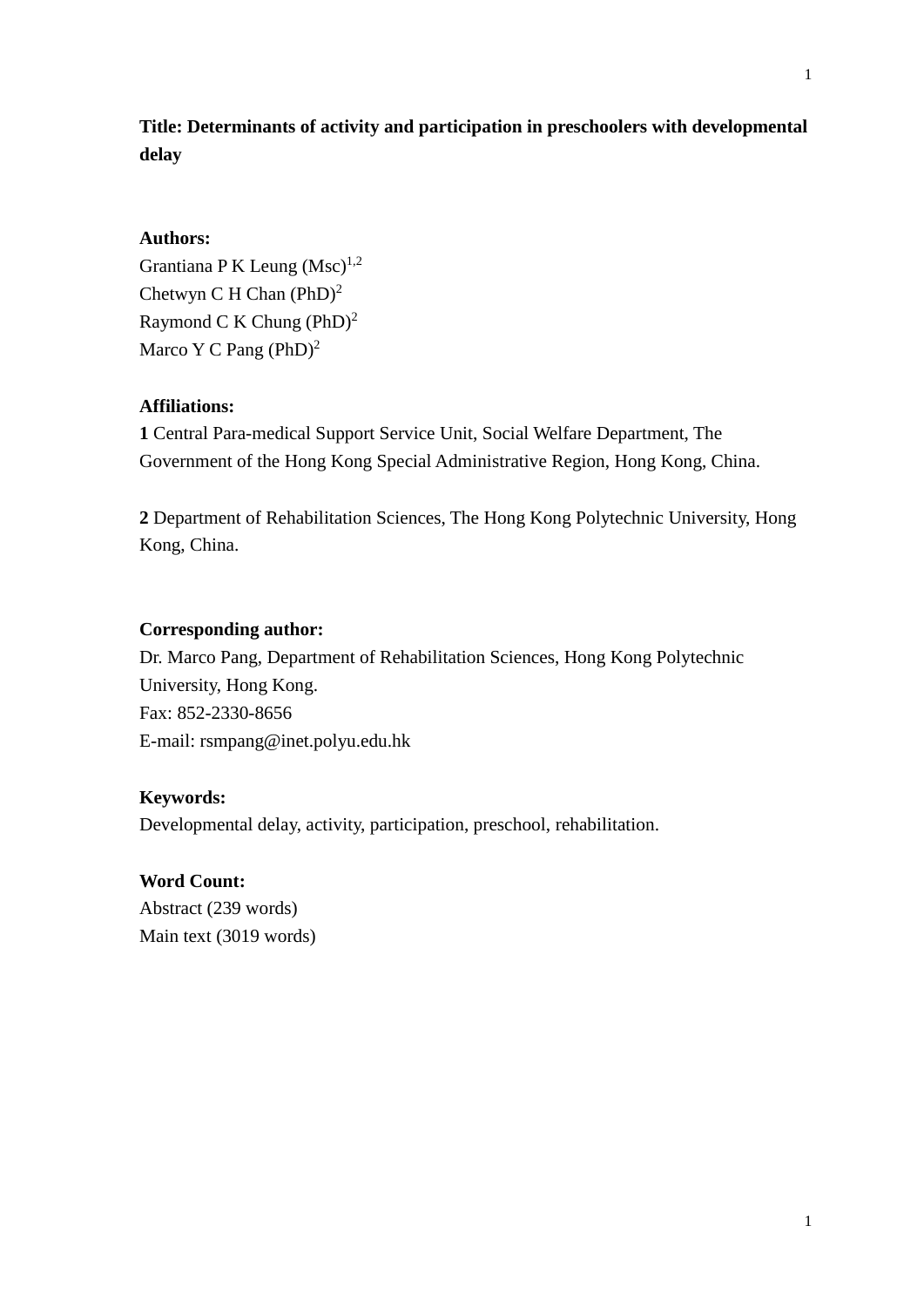#### **ABSTRACT**

**Objective:** To compare the activity performance and school participation of preschool children with developmental delay (DD) and age-matched typically developing children, and to identify the determinants of activity and participation in preschoolers with DD**. Design:** This was a case-control exploratory study.

**Setting:** Mainstream preschools with integrated program units.

**Patients:** Fifty-four children with DD (37 boys, 17 girls; mean age: 66 months) were recruited. A group of age-matched typically developing children served as controls (34 boys, 20 girls; mean age: 65 months).

**Intervention:** Not applicable.

**Main outcome measures:** Activity performance and school participation were measured according to the Vineland Adaptive Behavior Scales (VABS) and School Function Assessment (SFA). Different aspects of body functions (i.e. sensory, motor, mental) were evaluated with the Kindergarten Sensory Integration Checklist (Chinese Version), the Bruininks-Oseretsky Test of Motor Proficiency: Long Form, and Conners' Teacher Rating Scale – Revised: Long Form. Other information on personal and environmental factors (e.g., gender, household income, etc.) was also obtained.

**Results:** Children with DD had significantly lower VABS (p<0.001) and SFA (p<0.001) scores than controls. Multiple regression analysis revealed that deficits in social and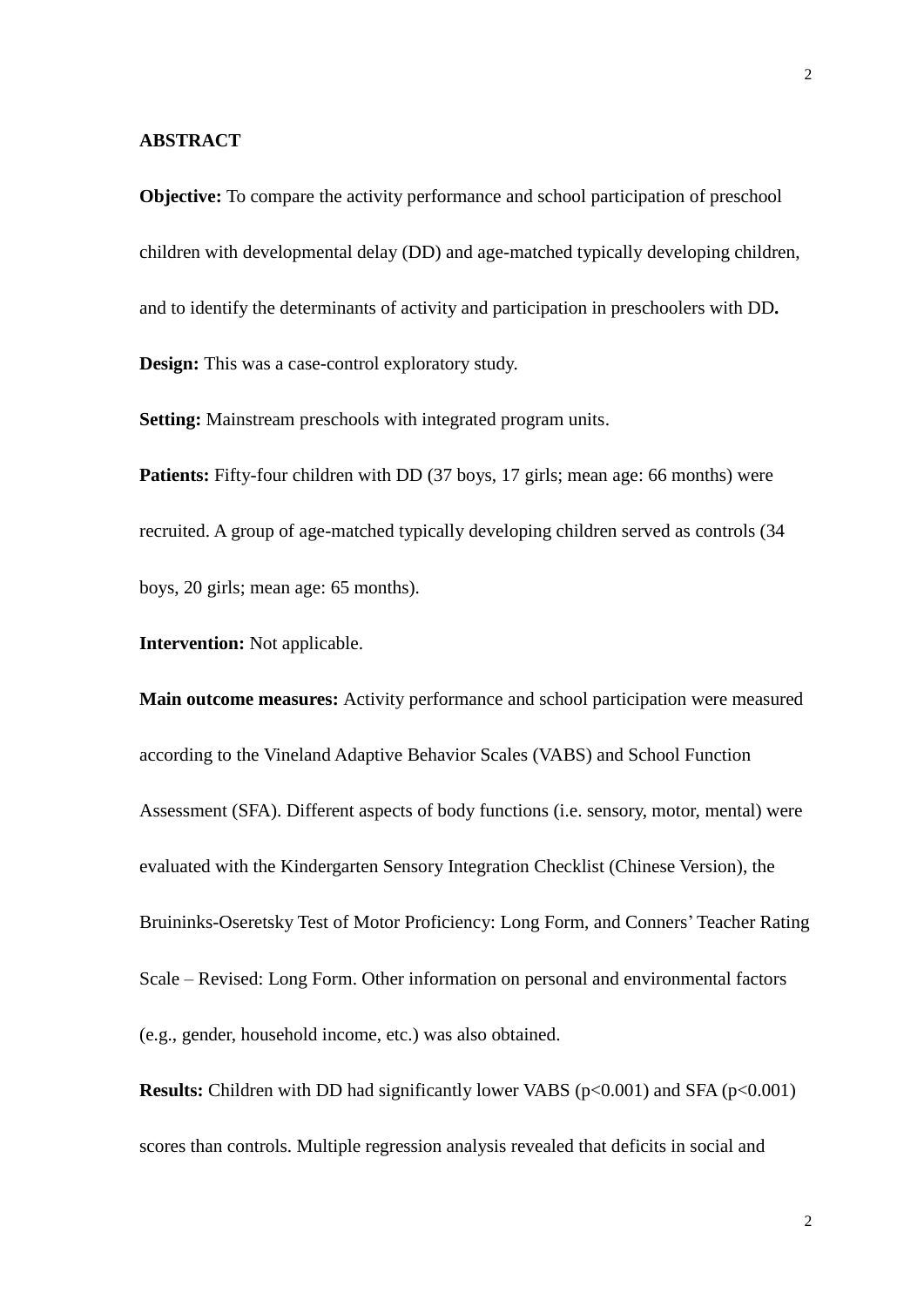**Conclusion:** Deficits in social and motor functioning, and attention-deficit hyperactivity disorder-related symptoms, are important determinants of activity and participation in preschoolers with DD. Interventions may consider targeting these specific areas to enhance activity and participation amongst these children.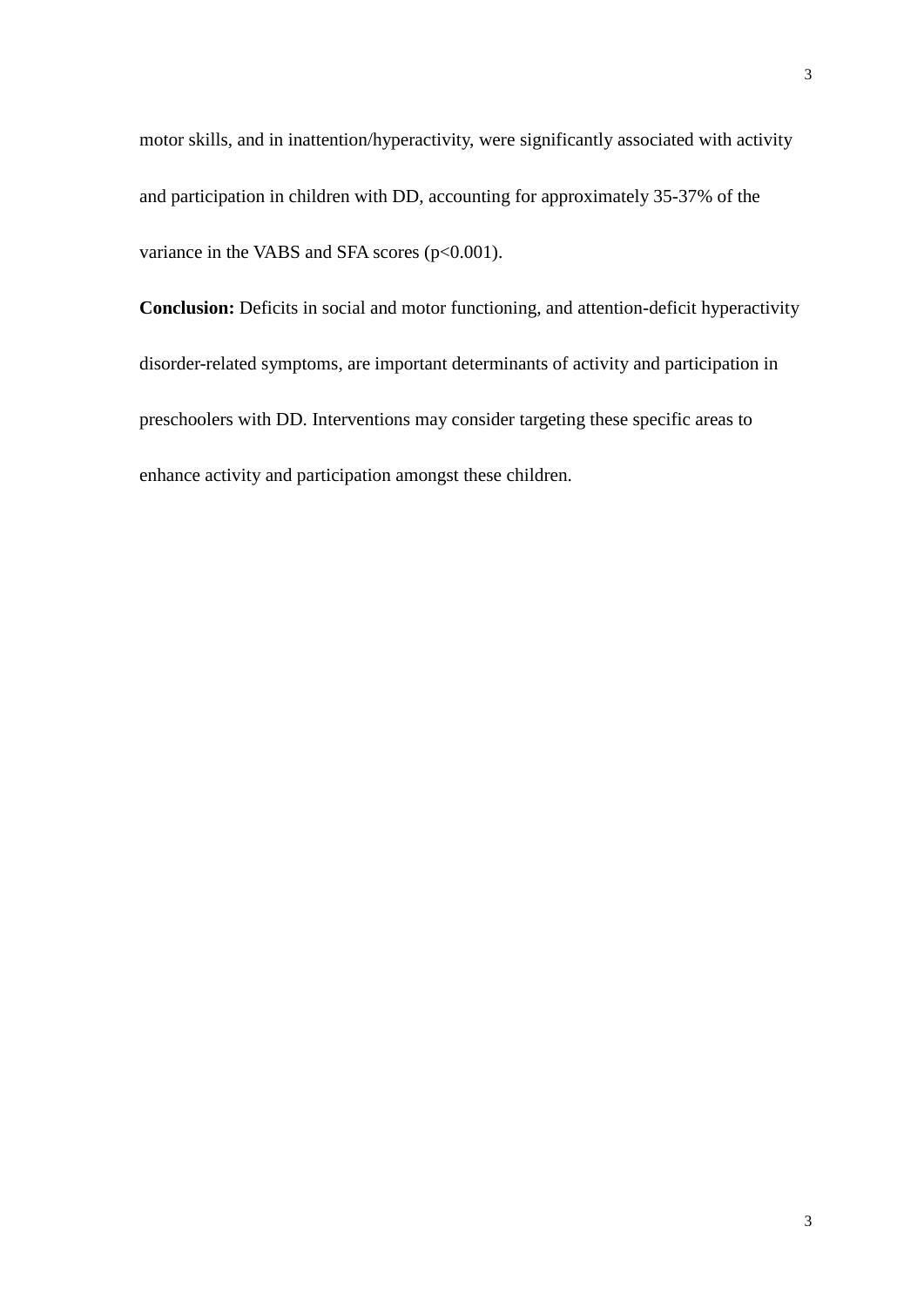## **INTRODUCTION**

Developmental delay (DD) is a clinical term used to describe significant lag in the achievement of developmental milestones in two or more domains (e.g. gross/fine motor proficiency, cognition, speech/language, social skills).<sup>1</sup> According to the International Classification of Functioning, Disability and Health (ICF) model endorsed by the World Health Organization (WHO), a disorder or disease may lead to changes in three different aspects, namely, body functions and structures (physiological and psychological functions of body systems), activity (the execution of a task or action by an individual), and participation (involvement in a life situation).<sup>2</sup>

Many children with DD encounter difficulties integrating into the school environment (i.e. activity and participation). In addition to impairments of body functions, the ICF model states that various contextual factors, including environmental (e.g. availability of support service) and personal factors (e.g. age) can have a significant influence on activity and participation.<sup>3</sup> However, few studies of the functional status of children have adopted the ICF model. 4-6 Furthermore, while several studies have examined activity and participation amongst school-aged children with developmental disabilities,<sup>4,7-9</sup> research on preschool children is scarce. The integration of preschool-aged children with DD into the early education environment is an important area of research. The early identification of poor activity and participation and other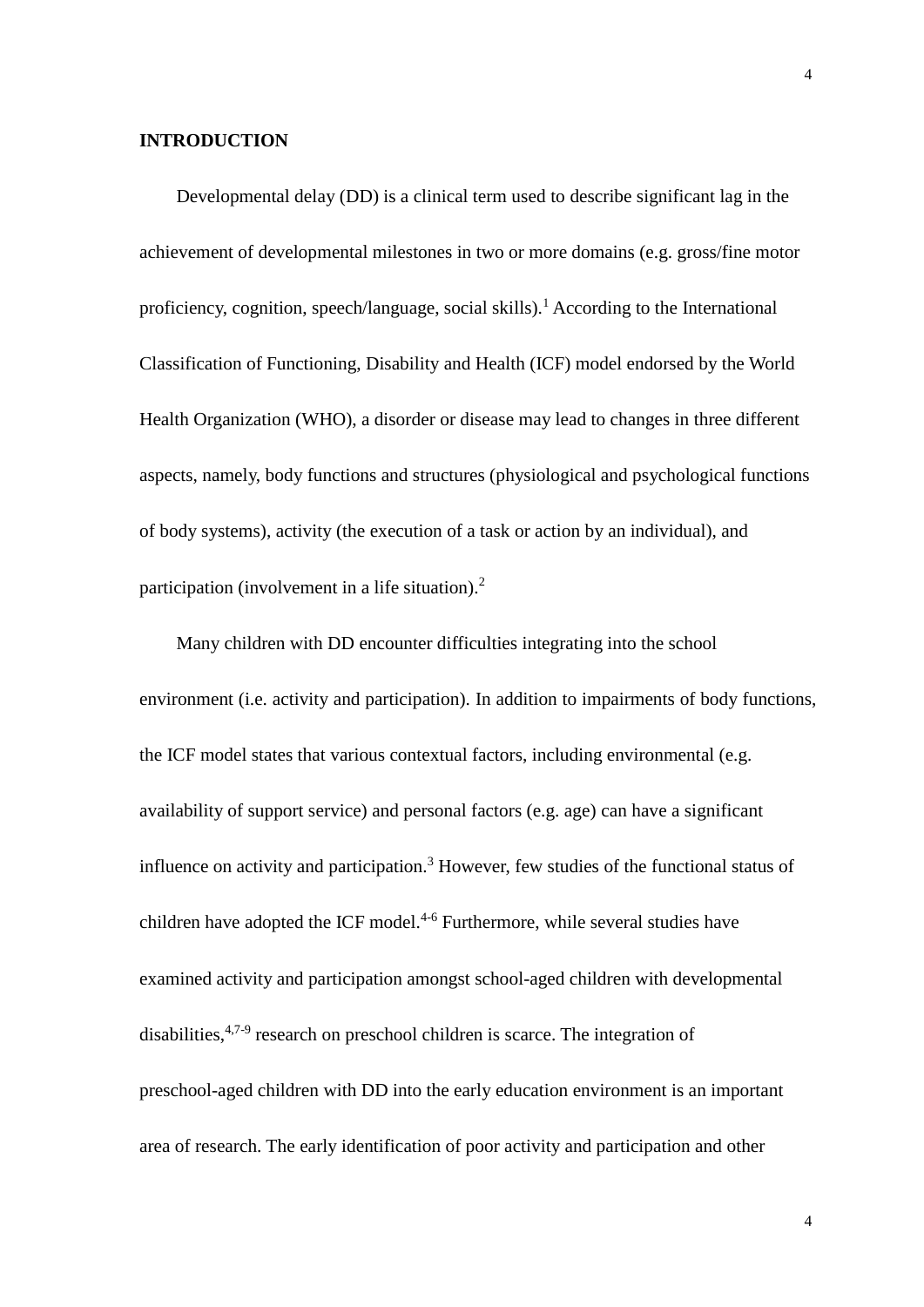associated factors at the preschool stage is essential to promoting the successful transition and integration into the elementary school setting.<sup>10</sup> To date, the influence of different body impairments and contextual factors in restricting activity and participation amongst preschoolers with DD remains largely unknown.

In Hong Kong, children aged two to six years with mild disability typically attend mainstream preschools known as integrated kindergarten-cum-child care centers (KG-cum-CCCs). Although an integrated program designed to provide extra support for children with disability is in place at these centers, no major changes have been made to the content of the curriculum or to pedagogy.<sup>11</sup> Culturally, children in Hong Kong are expected to strive for academic excellence, be obedient to teachers and cooperate with classmates.<sup>12</sup> In light of these unique educational and cultural factors, the determinants of activity and participation of children with DD in Hong Kong are likely to be very different from those observed in western countries. A local study on this important topic is thus warranted.

The objectives of this study were to: (1) compare various aspects of body functions (i.e., sensory, motor, mental), activity and participation between preschoolers with DD and age-matched typically-developing children (i.e. control group); and (2) identify the determinants (e.g., body functions and contextual factors) of activity and participation amongst preschoolers with DD.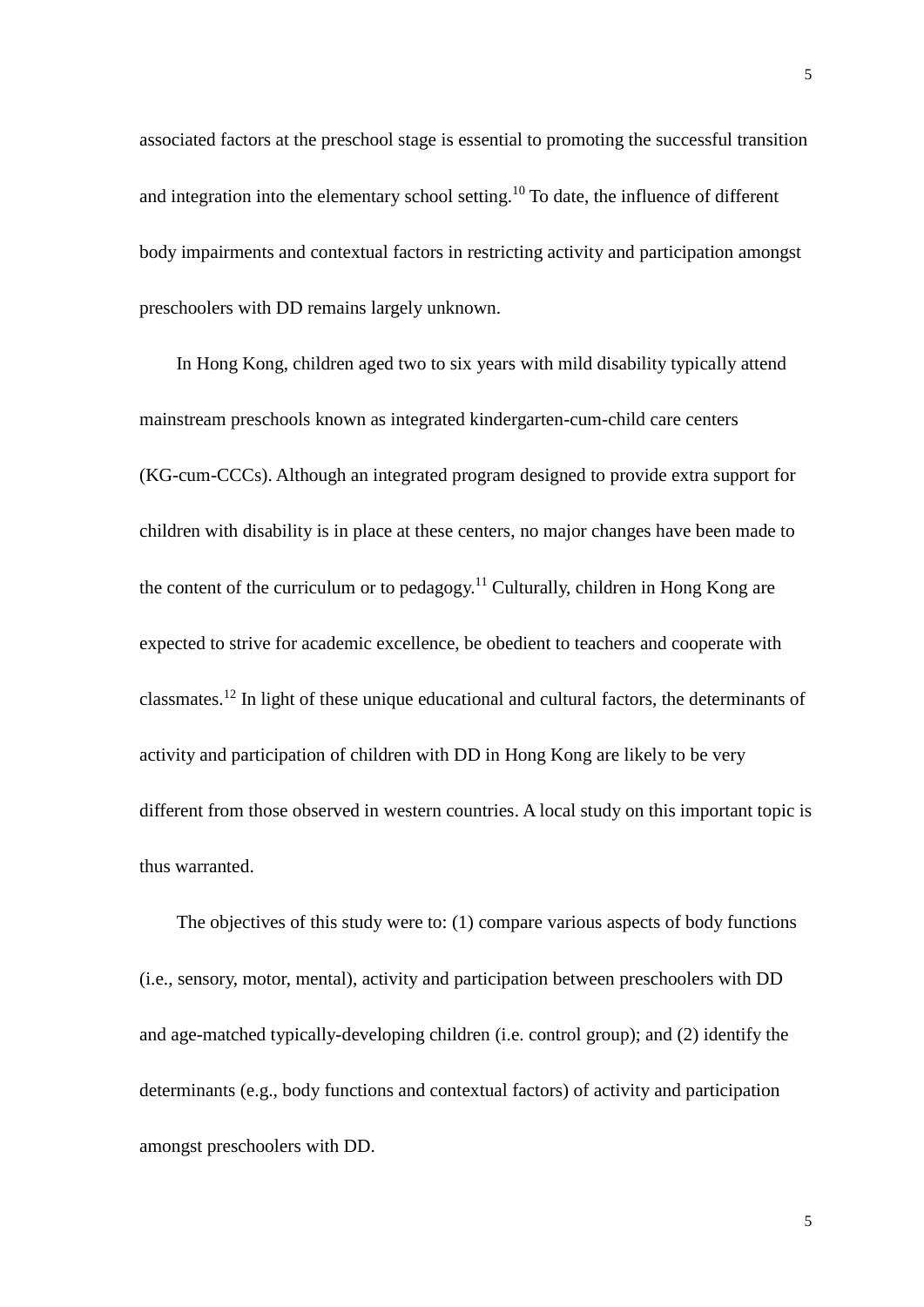### **METHODS**

## **Study design**

This was a cross-sectional exploratory study.

## **Participants and sampling**

Children in the DD group had to fulfill the following inclusion criteria: (1) be formally diagnosed with DD by an interdisciplinary team at a child assessment centre of the Department of Health, with DD defined as having a score  $\geq 1$  standard deviation (SD) below the mean as measured by the Griffiths Mental Developmental Scale (i.e., developmental quotient <80)<sup>13</sup>; (2) Chinese in origin; (3) use Cantonese as the first language; (4) aged from 5 years to 5 years 11 months, as these children will soon face the transition to elementary school; and (5) at least six months of attendance at the existing integrated preschools. Children were excluded if they had other serious illnesses that precluded participation in the study. The control children also had to fulfill the above criteria, except inclusion criterion (1).

All sample size calculations were based on a statistical power of 0.80 and alpha of 0.05. Several studies involving parent- or teacher-completed developmental questionnaires have reported an attrition rate ranging from 9.5% to 28% due to withdrawal of consent or questionnaires that are either not returned or not fully completed.14-16 Considering the previous findings and the fact that this was only a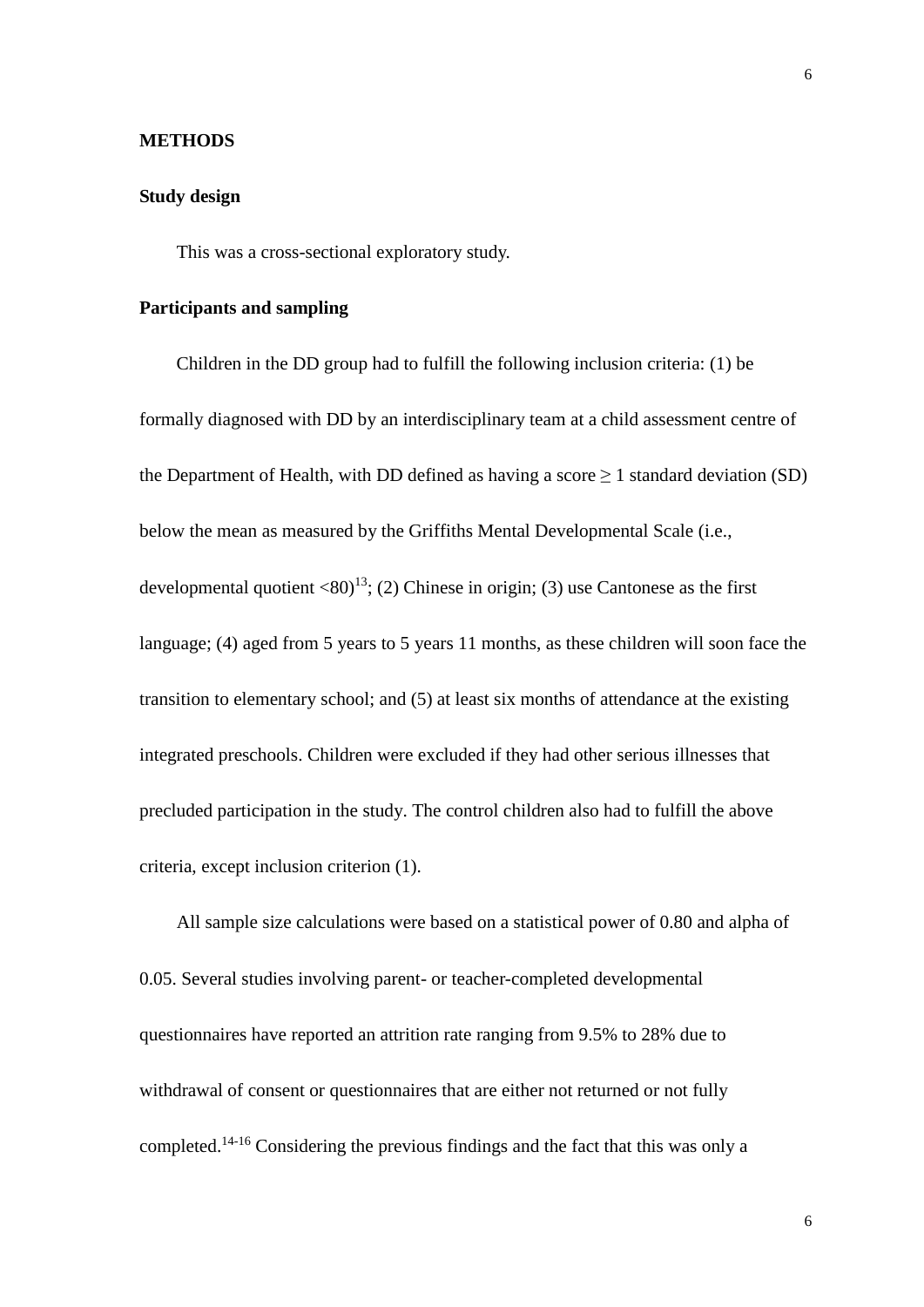cross-sectional study with no follow-up evaluation required, an attrition rate of 15% was deemed acceptable in this study. In Hwang et al., the School Function Assessment (SFA) scores of children with learning disabilities and a control group were 73.85 (SD=19.56) and 97.86 (SD=3.43), respectively, which translates into a large effect size  $(1.62)$ .<sup>17</sup> Assuming a large effect size (convention: 0.80), the minimum sample size to detect a significant between-group difference in outcomes (objective 1) is 30 for each group (children with DD and controls).<sup>18</sup> Regarding correlation analysis (objective 2), Liss et al. showed that adaptive functioning had a moderate to strong correlation with various cognitive impairments (r=0.35-0.79) amongst school-aged children with developmental disorders.<sup>19</sup> Therefore for multiple regression analysis with 3 predictors and effect size of 0.3 (medium to large), a minimal sample size of 48 for the DD group would be required.<sup>18</sup>

In Hong Kong, children aged two to six years with mild disability typically attend mainstream preschools known as integrated kindergarten-cum-child care centres (KG-cum-CCCs), where they attend classes in regular classrooms together with typically-developing children. All participants were recruited from these centres. The ratio of the number of integrated programme units in the three geographical regions of Hong Kong, namely, Hong Kong Island, Kowloon, and the New Territories, was approximately 1:2:3. In the first stage of sampling, based on the aforementioned ratio and the minimum sample size required as calculated above, a total of 54 integrated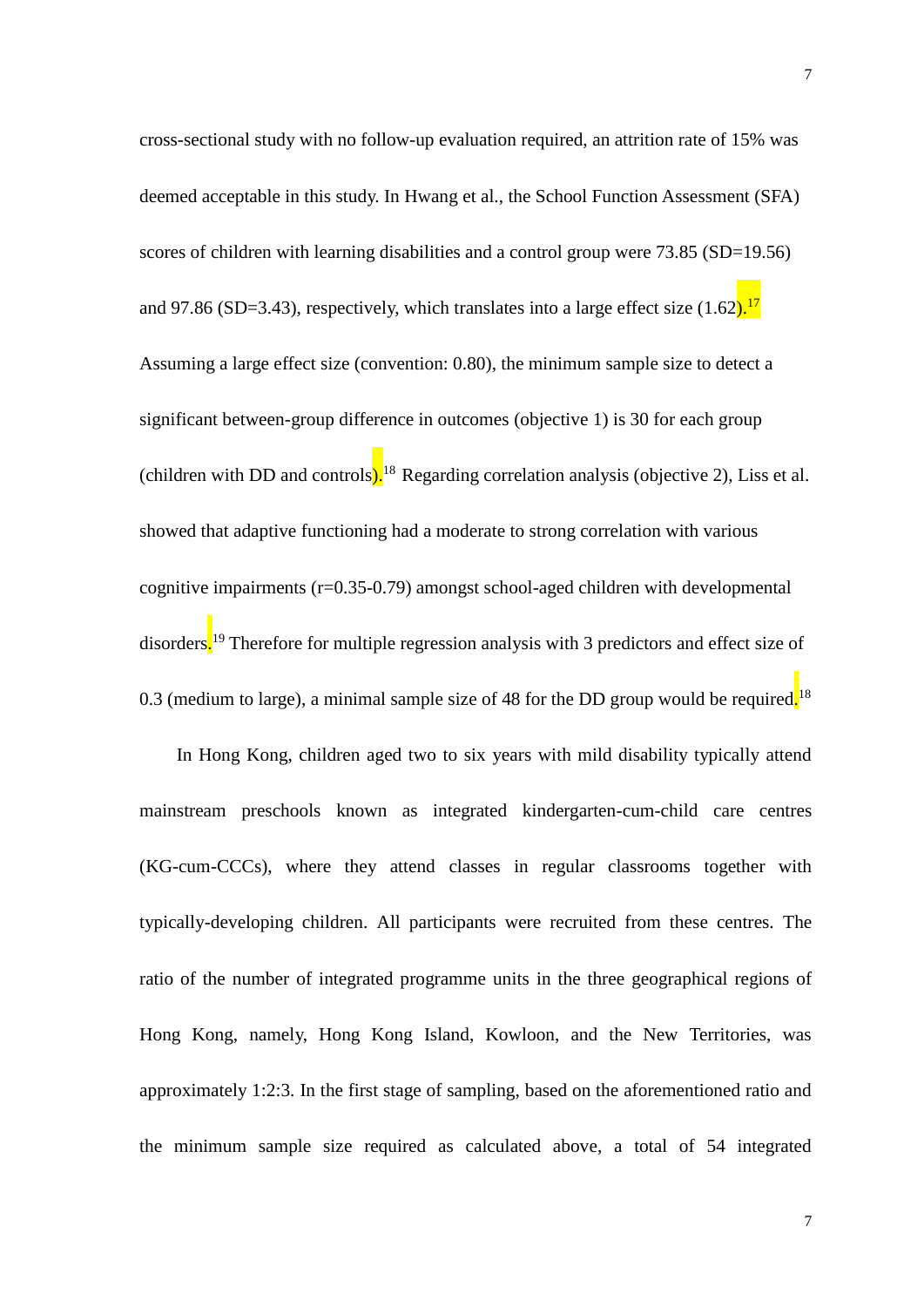programme units were randomly selected (Hong Kong Island, 9; Kowloon, 18; New Territories, 27). In the second stage, for each of the 54 selected centres, the preschool teacher randomly chose one child with DD and one typically-developing child by drawing ballots. A total of 108 preschoolers (54 children with DD and 54 controls) were successfully recruited. This two-stage cluster sampling method was used to ensure the representativeness of the sample and avoid bias towards a particular programme unit/geographical region.

Ethical approval for the study was obtained from the ethics committee of the university. Informed written consent was also obtained from all participating teachers and parents.

## **Procedures**

A review of potential measuring instruments was conducted using the Outcome Measures Rating Form.<sup>20</sup> The measurement tools chosen had to: (1) address the ICF components; (2) measure the variables concerned; (3) have adequate psychometric properties; (4) have adequate clinical utilities; (5) be culturally/contextually relevant; and (6) be commonly used in pediatric settings in Hong Kong. After having reviewed the potential measuring instruments, the following tools were determined to have fulfilled the criteria and thus used for the study: the Vineland Adaptive Behavior Scales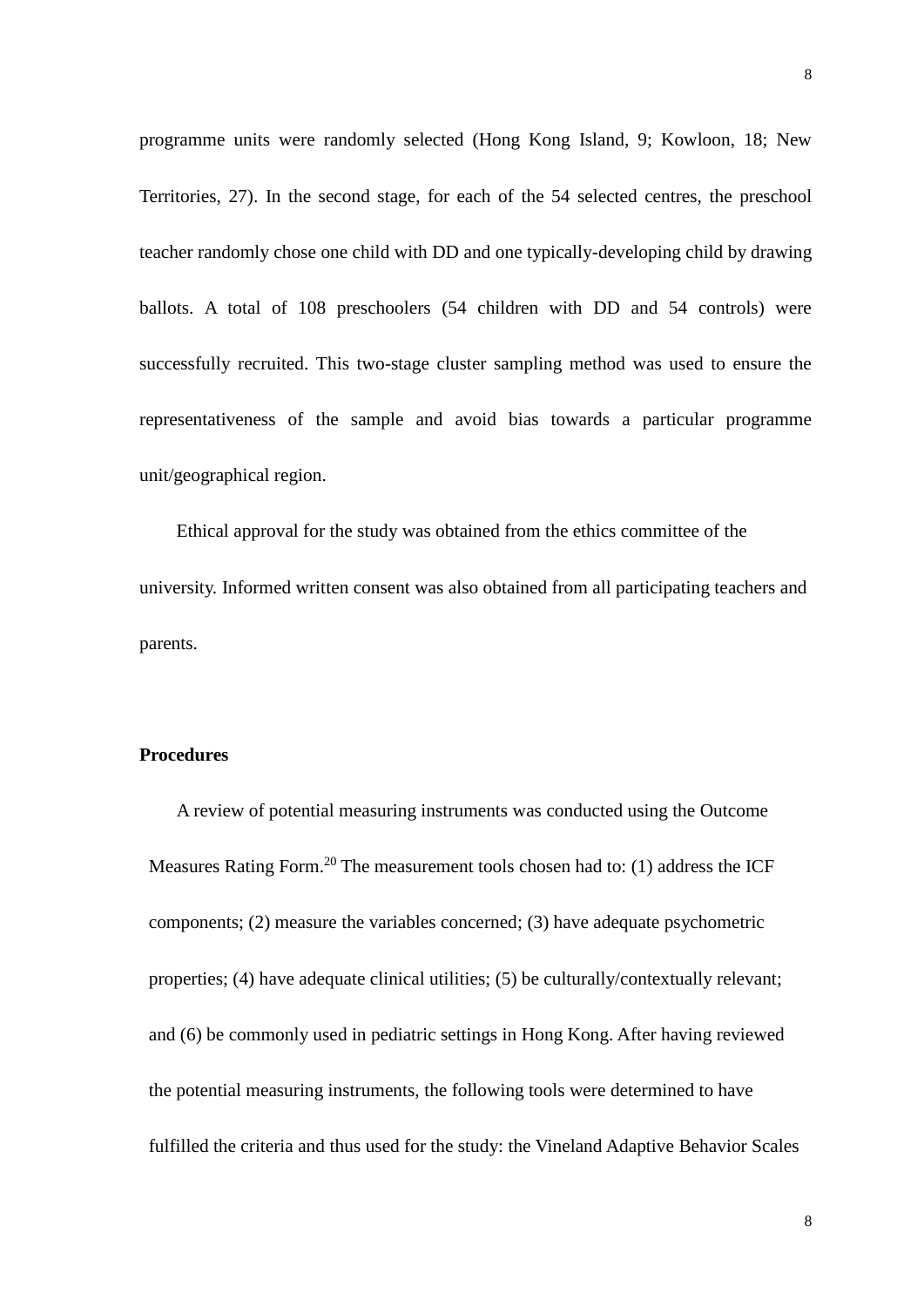$(VABS)$  – Classroom Edition (Chinese Version),<sup>21</sup> School Function Assessment (SFA)(Chinese Version),<sup>22</sup> Kindergarten Sensory Integration Checklist (KSIC) (Chinese Version),<sup>23</sup> Bruininks-Oseretsky Test of Motor Proficiency: Long Form (BOTMP),<sup>24</sup> and Conners' Teacher Rating Scale - Revised: Long Form (CTRS).<sup>25</sup>

All of the assessment procedures strictly followed the guidelines in the respective test manuals. The teachers and parents were given training on the administration of the measurement tools. Each child underwent the following evaluation.

## *Contextual factors*

A supplementary information form was completed by the teacher to collect relevant information on personal factors (e.g. age, gender, co-morbidity, etc.), and environmental factors (e.g. availability of rehabilitative training, etc.).

# *Body functions/structures*

The parents assessed sensory functioning using the 50-item KSIC.<sup>23</sup> This encompasses five different types of sensory integration dysfunction: (1) Vestibular-Bilateral Disorder; (2) Tactile Defensiveness; (3) Developmental Dyspraxia; (4) Visual Perception Disorder; and (5) Gravitational Insecurity. Each item was rated on a 5-point scale (1=never, 5=always), with a higher score indicating more problems with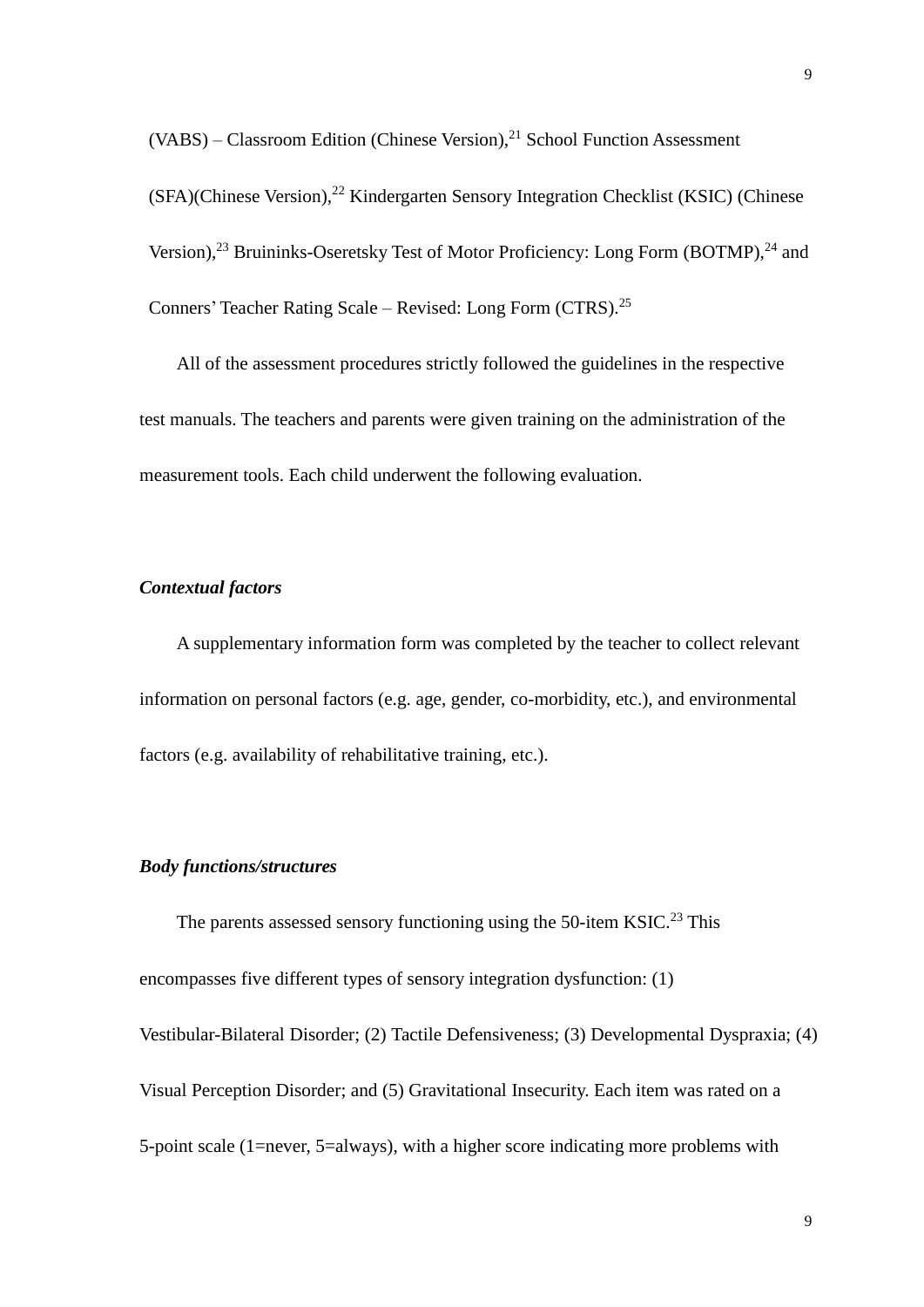sensory integration. The KSIC total score was used for subsequent data analysis. The test-retest reliability of KSIC has been shown to be satisfactory ( $r=0.62-0.74$ )<sup>23</sup>

The BOTMP was administered by an experienced pediatric occupational therapist to evaluate the motor proficiency of each participant.<sup>24</sup>The BOTMP consists of eight subtests, each measuring different aspects of the participant's gross and fine motor skills. The sum of scores from various subtests yielded a BOTMP total score. The BOTMP has been shown to have good test-retest reliability (ICC=0.68-0.89).<sup>24</sup>

The 59-item CTRS was administered by the teachers to assess mental functioning in the classroom setting.<sup>25</sup> Each item was rated on a four-point scale (0=not true at all/never, seldom, 3=very much true/very often, very frequent), with higher scores indicating more severe deficits in mental functioning. The CTRS provides six subscale scores (Oppositional, Cognitive Problems/Inattention, Hyperactivity, Anxious-Shy, Perfectionism, Social Problems) and an index score [Diagnostic and Statistical Manual of Mental Disorders, Fourth Edition Symptoms: Total (DSM-IV Index)]. The index score is based on the scores from the Inattentive and Hyperactive-Impulsive subscales and evaluates attention deficit hyperactivity disorder (ADHD) related symptoms. All subscales of the CTRS are examples of temperament and personality functions under the mental functions domain of the ICF checklist.<sup>2</sup> The Cronbach's alpha and test-retest reliability values for the various subscales range from 0.77 to 0.96 and 0.47 to 0.88,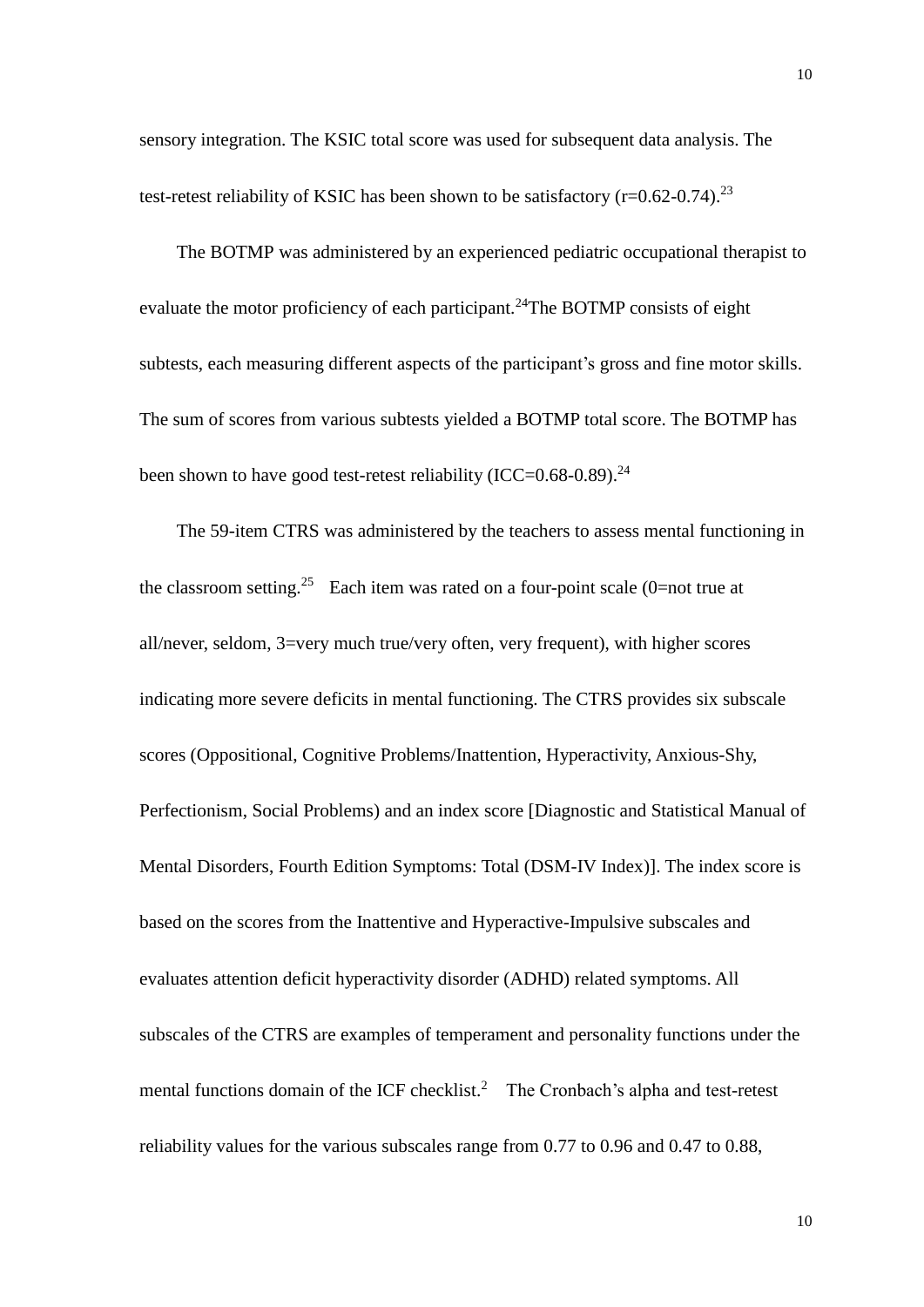respectively. 25

## *Activity and participation*

The teacher of each child was required to complete the VABS*,* which measures adaptive performance in Communication, Daily Living Skills, Socialization and Motor domains.<sup>21</sup> Each item was rated on a 3-point scale, with a better score indicating better adaptive performance. The total adaptive performance score was used for data analysis. VABS has good test-retest (r=0.91) and inter-rater reliability (r=0.89).<sup>21</sup>

The teacher was also required to complete part I of the SFA (Participation score).<sup>22</sup> This evaluates participation in six school activity settings using a 6-point scale (1=participation extremely limited, 6=full participation): (1) Regular or Special Education Classroom; (2) Playground/Recess; (3) Transportation; (4) Transitions; (5) Bathroom/Toileting; and (6) Mealtime/Snack Time. Although the SFA is mainly used to assess school-aged children,<sup>22</sup> we felt it was appropriate to use it on preschoolers in this study. First, the class routines and activities in the integrated KG-cum-CCCs were very similar to those in elementary schools. Indeed, the sampled children were exposed to all six activity settings outlined in the SFA. In addition, the Chinese Version of the SFA is largely adapted from the original English version of the SFA, which is designed to measure the school participation of children from kindergarten to the sixth grade.<sup>26</sup> The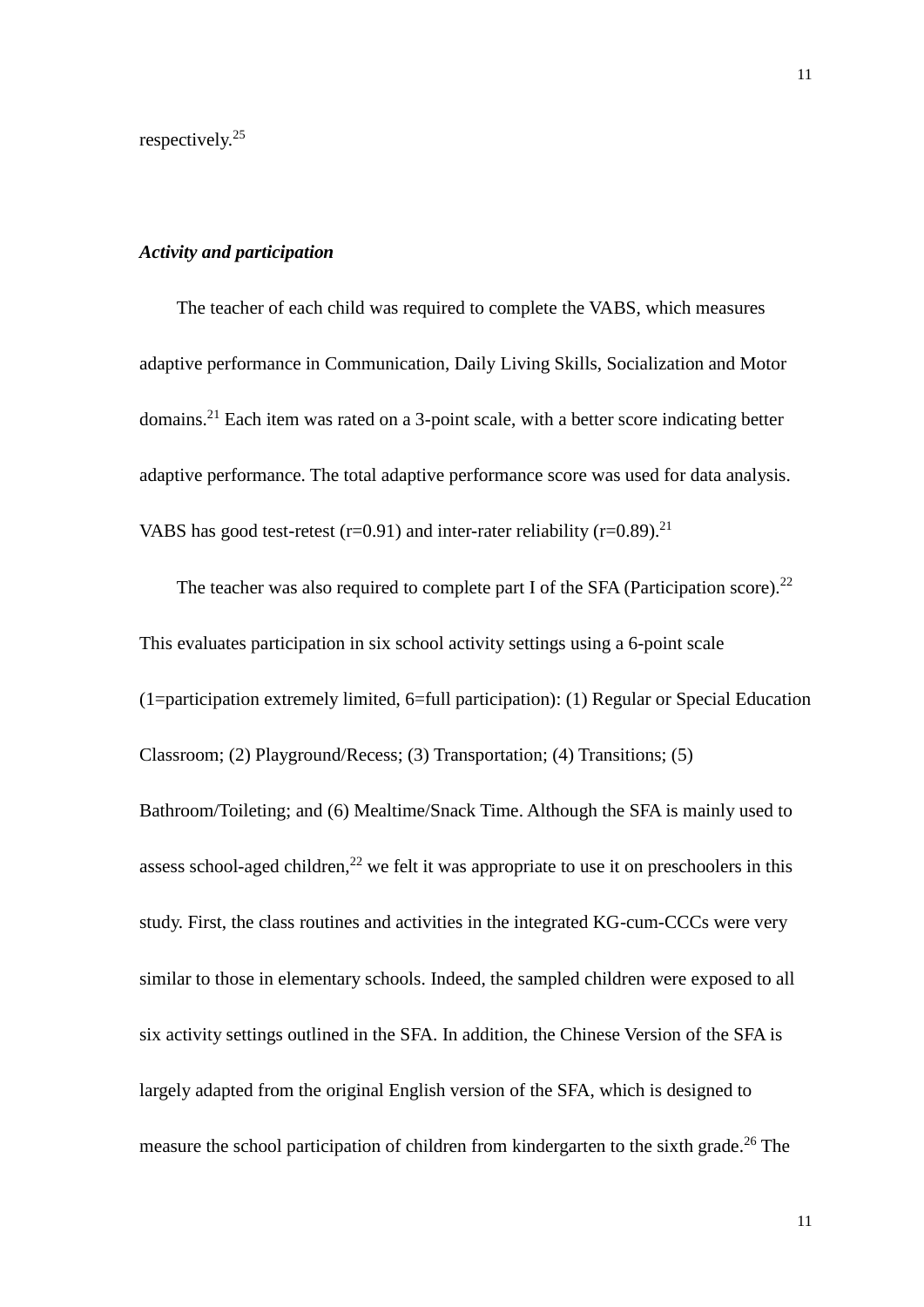SFA – Chinese Version has been shown to have good internal consistency (Cronbach's alpha =  $0.94$ - $0.98$ ) and test-retest reliability (ICC= $0.87$ - $0.98$ ).<sup>26</sup>

## **Statistical analysis**

For all of the outcome measures, raw/point scores were used for analysis because normative values on Hong Kong preschool children were not yet available. To avoid the increased probability of making a Type I-error, multivariate analysis of variance (ANOVA) was performed to compare the main outcome measures between the children with DD and controls. Pearson's correlation coefficients or Spearman's rho were used to examine the bivariate association of the VABS and SFA scores with other variables amongst children with DD, depending on whether the assumptions for parametric statistics were fulfilled. Any factors that were significantly correlated with the VABS or SFA would be entered as independent (predictor) variables into separate regression analyses to identify the determinants of the VABS and SFA scores. All of the data were analyzed using SPSS 16.0 for Windows. A significance level of 0.05 (2-tailed) was set.

## **RESULTS**

#### **Comparison of contextual factors**

Children with DD attended classes in regular classrooms, with other typically

12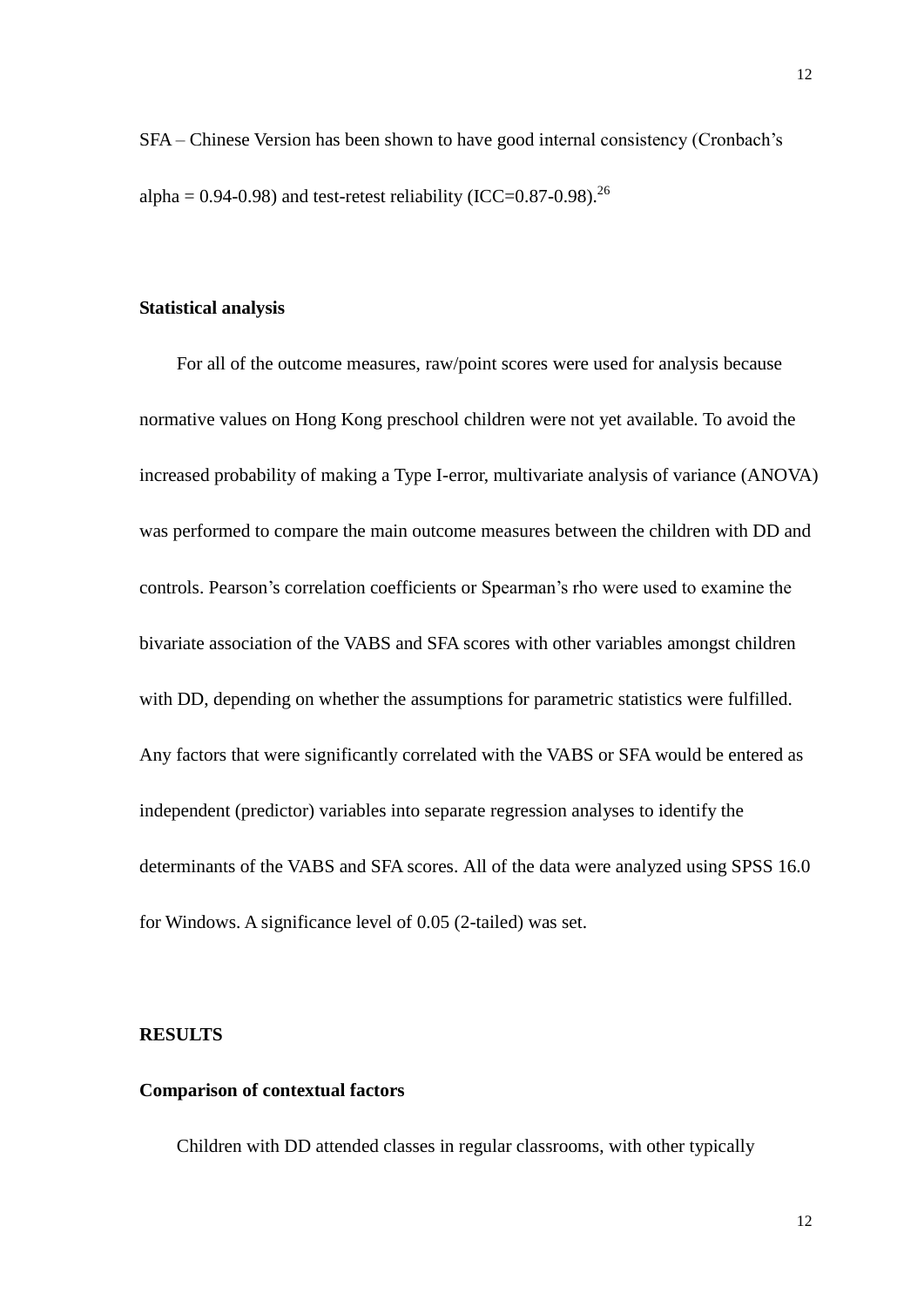developing children. The KG-cum-CCCs have open-plan classrooms with several theme-based learning corners. As stipulated by the government, the minimum floor space is around  $1.8m<sup>2</sup>$  of net indoor activity area per child. All of the children in the DD group received training provided by special child care workers. Support services, including occupational therapy, physiotherapy and speech therapy, were also available in all the sampled preschools. The contextual factors are outlined in Table 1. No significant between-group difference was found in any variables.

## **Comparison of body functions, activity and participation**

Children with DD had a significantly lower VABS composite score and SFA participation score than controls  $(p<0.001)$ , indicating poorer adaptive performance and lower level of school participation (Table 2).

Children with DD also had significant deficits in body functions. Specifically, they had a significantly higher KSIC total score and lower BOTMP total score, indicating poorer sensory integration and motor proficiency (Table 2). Children with DD had significantly higher scores in most CTRS subscale and index scores than controls, indicating deficits in mental functioning. In particular, the between-group differences in Social Problems (p<0.001), Cognitive Problems/Inattention score (p<0.001) and DSM-IV index score (p=0.001) were highly significant (Table 2).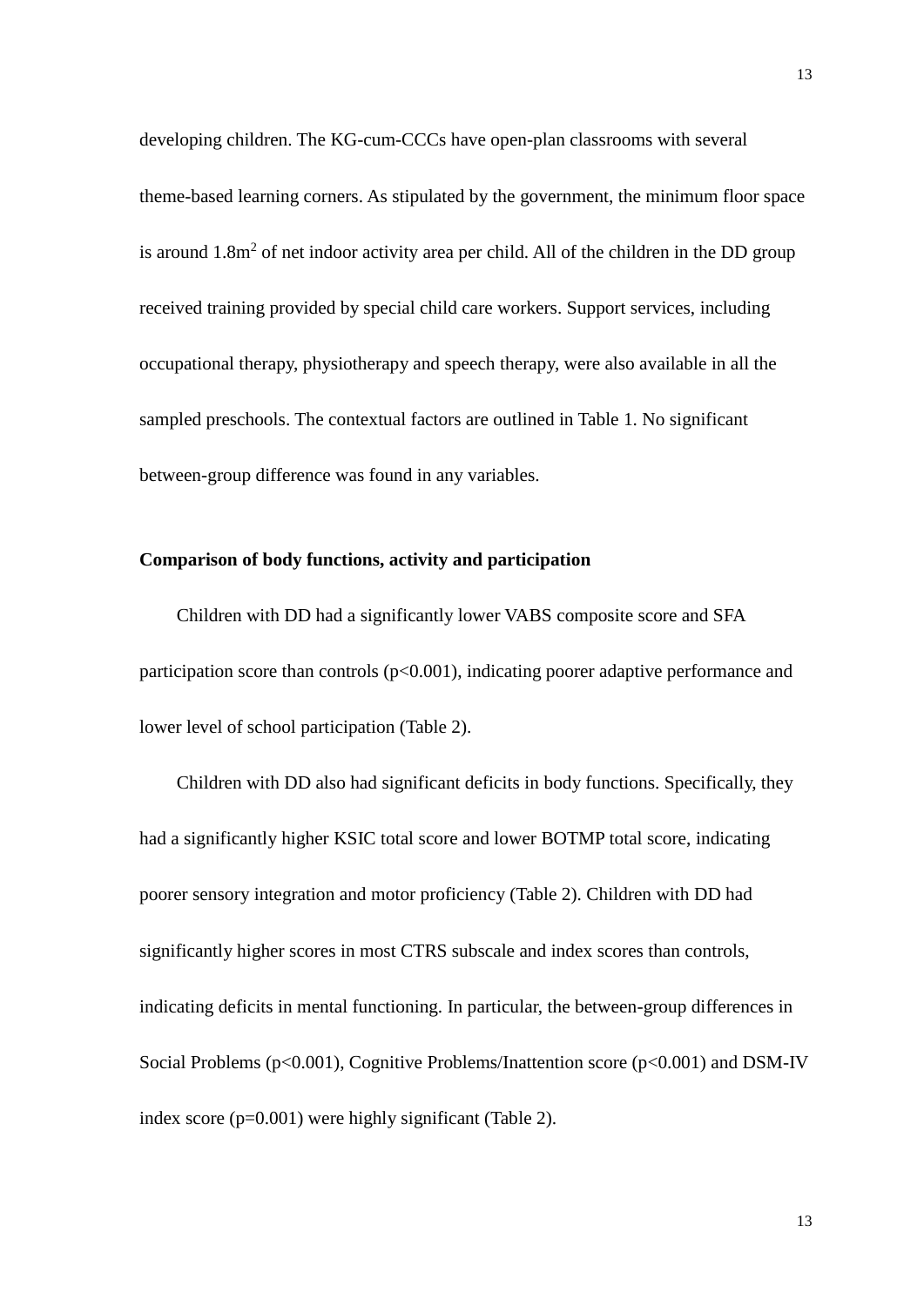### **Determinants of activity and participation in preschoolers with DD**

The variables that were significantly associated with the VABS or SFA scores in bivariate correlation analysis (Table 3) were used in subsequent multiple regression analyses for predicting the VABS and SFA scores. However, amongst the various subscale scores of CTRS, Social Problems, Cognitive Problems/Inattention, Hyperactivity, and DSM-IV index were all significantly associated with the VABS and SFA scores (Table 3). In addition to Social Problems, the DSM-IV index was also chosen as one of the predictor variables in lieu of the Cognitive Problems/Inattention and Hyperactivity scores, as it incorporated the scores from these two subscales. Moreover, as Social Problems and the DSM-IV index score were highly correlated with each other  $(r=0.631, p<0.001)$ , these factors were entered into separate regression models to avoid multicollinearity.

The first regression model used the BOTMP: Total score and Social Problems score to predict the VABS scores. Both factors were significant predictors  $(p=0.001)$ , and combined to account for 36.7% of the variance in VABS scores (Table 4, model 1). The second regression model used the BOTMP: Total score and DSM-IV index score as predictor variables. Similarly, both factors were significant predictors ( $p<0.05$ ), and collectively explained 36.5% of the variance in the VABS score (Table 4, model 2).

Another two regression models were constructed to predict the SFA scores (Table 5).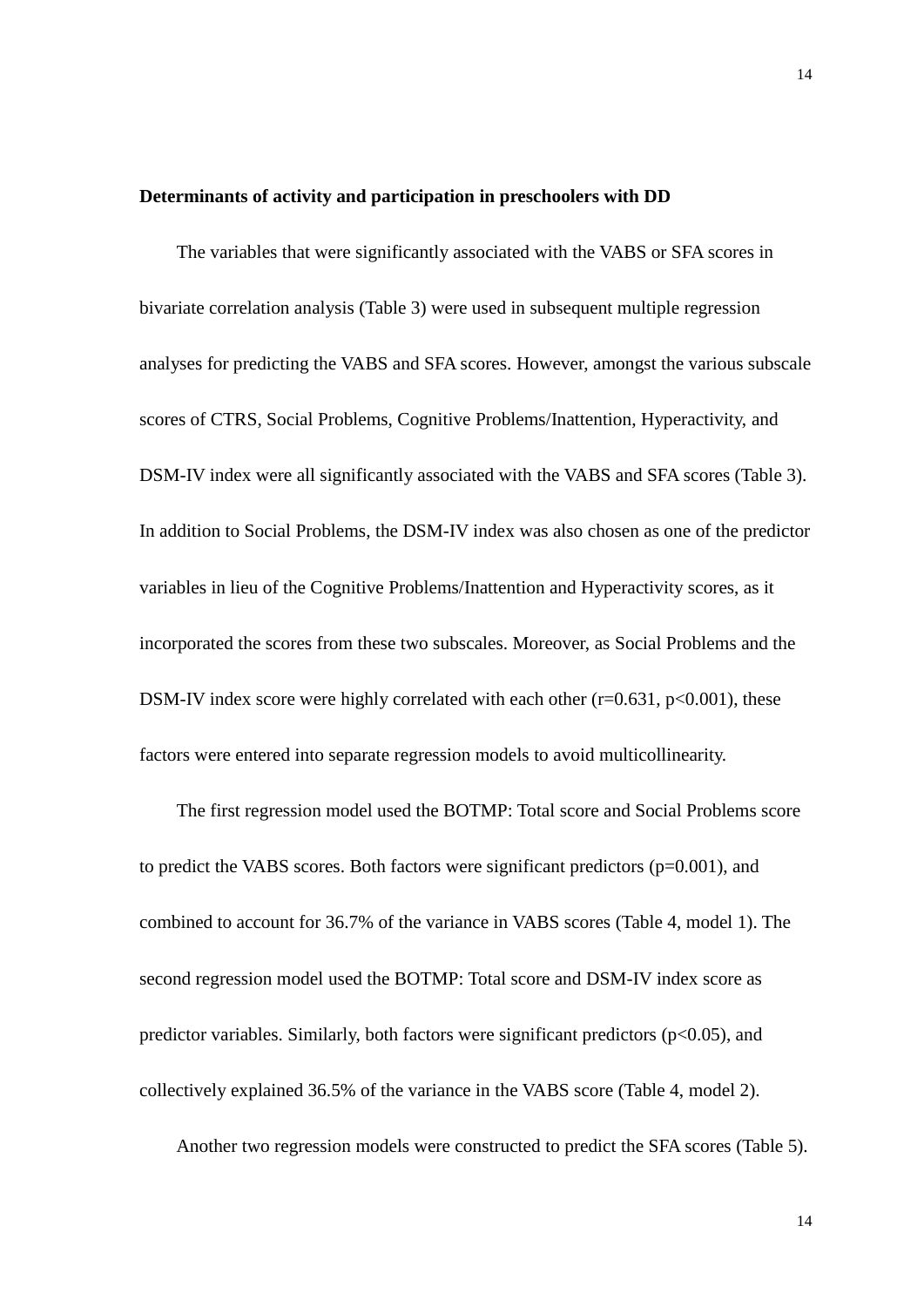The KSIC: Total score and BOTMP: Total score were used as predictors in both models. In addition, the Social Problems and DSM-IV index scores were entered into models 1 and 2, respectively. Both regression models were significant  $(p<0.001)$ , accounting for 35.3%-36.6% of the variance in the SFA scores. The significant predictors identified were the BOTMP: Total score (model 1), Social Problems score (model 1), and DSM-IV index score (model 2).

#### **DISCUSSION**

## **Lower activity and participation in preschoolers with DD**

Preschoolers with DD had significantly poorer adaptive functioning and school participation than controls. Our results are in line with the findings from previous studies of school-aged children.4,8 For example, Eriksson et al. found that school-aged children with various types of disabilities or conditions (motor impairment, learning disabilities, ADHD) had lower participation levels than typically-developing children in both structured (e.g., mathematics and science classes) and unstructured (e.g., recess) school activities.<sup>8</sup> Similarly, Schenker et al. found that elementary school children with cerebral palsy in fully inclusive and self-contained classes demonstrated significantly lower levels of participation than typically-developing children in all six activity settings as measured by the SFA. <sup>4</sup> Our results thus extend the findings from previous studies of school-aged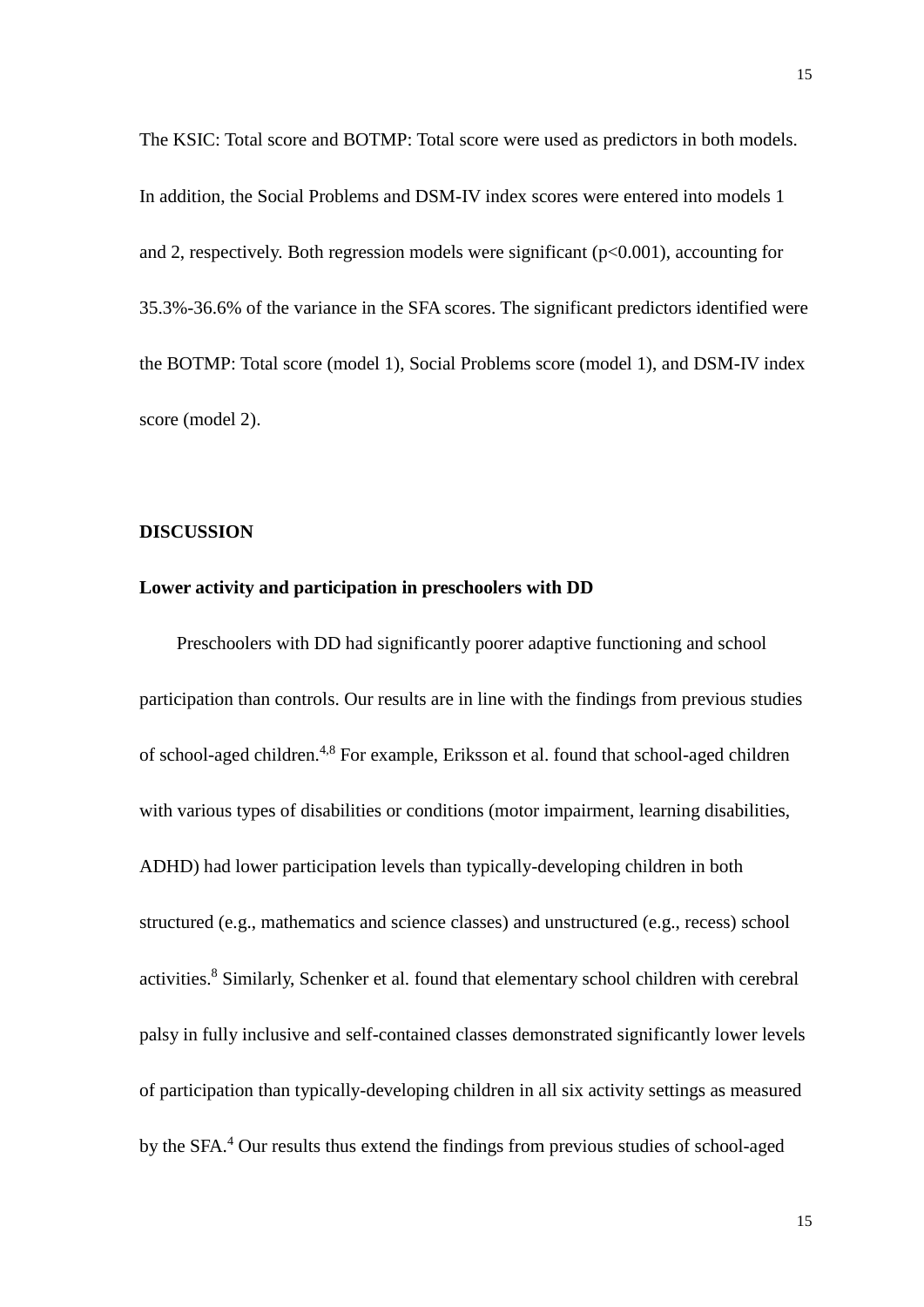16

exist well before the elementary school years.

## **Determinants of activity and participation**

Motor proficiency was identified as a significant determinant of activity and participation in preschoolers with DD. The association of motor impairments with activity and participation has also been shown in children with a variety of conditions (e.g. cerebral palsy, spina bifida).<sup>9</sup> The strong correlation between motor proficiency and activity/participation is not entirely surprising, given that the various school activity settings evaluated in SFA all demand a fairly high level of motor skills. For instance, participation in the Regular Classroom setting requires children to possess the ability to use different types of materials (e.g. pencils, pencil sharpeners and scissors). $27$ Furthermore, optimal participation in the Playground setting requires the ability to efficiently perform a variety of body movements associated with different recreational activities.<sup>27</sup>

children, showing that difficulties in activity and participation amongst children with DD

The Social Problems score was also a significant determinant of activity and participation in our study. The Social Problems category contains good examples of impairment in temperament/personality functions under the ICF model. High Social Problems scorers are likely to have few friends, low self-confidence and may feel more

16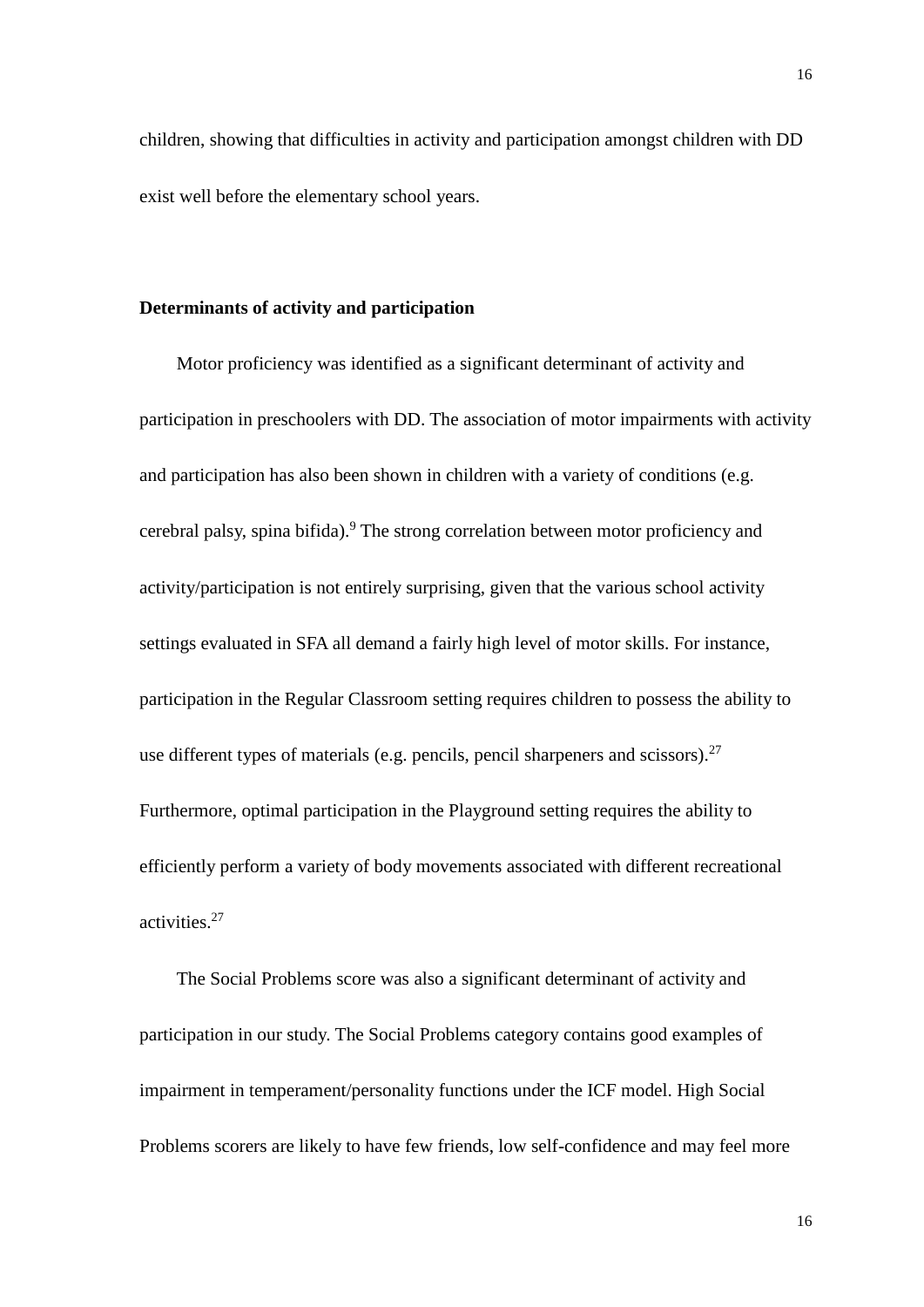socially detached from their peers.<sup>25</sup> Previous studies indicated that Taiwanese adolescents with deficits in social function also had feelings of anxiety, frustration and hurt.<sup>28-30</sup> A strong relationship between social skills and adaptive functioning amongst children with various disabilities has been demonstrated by Merrell and Popinga.<sup>31</sup> Successful participation in the preschool setting requires social competence, especially in the Regular Classroom, Mealtime/Snack Time and Playground settings as evaluated in the SFA. Positive interaction, effective communication and compliance with rules are essential in these settings.<sup>27</sup> Moreover, the emphasis on social harmony and "human" heartedness" (e.g., empathy and understanding of others) in Chinese culture may further add to difficulties with activity and participation in school.<sup>12</sup>

It is interesting that preschoolers with DD exhibited substantial ADHD-related symptoms, which turned out to be a significant determinant of activity performance and participation. Previous studies have also identified the co-existence of DD and ADHD-related symptoms.<sup>32-34</sup> In fact, Voigt et al. have shown that ADHD-related symptoms are more common in children with borderline-to-mild intellectual disability than those without intellectual disability (odds ratio:  $6.3$ ).<sup>33</sup> The ability to cooperate with teachers/peers and the control of temper during conflicts with others are particularly important for children's success in the preschool setting.<sup>35</sup> Similar to our findings in preschoolers, Egilson and Coster found that school-aged children with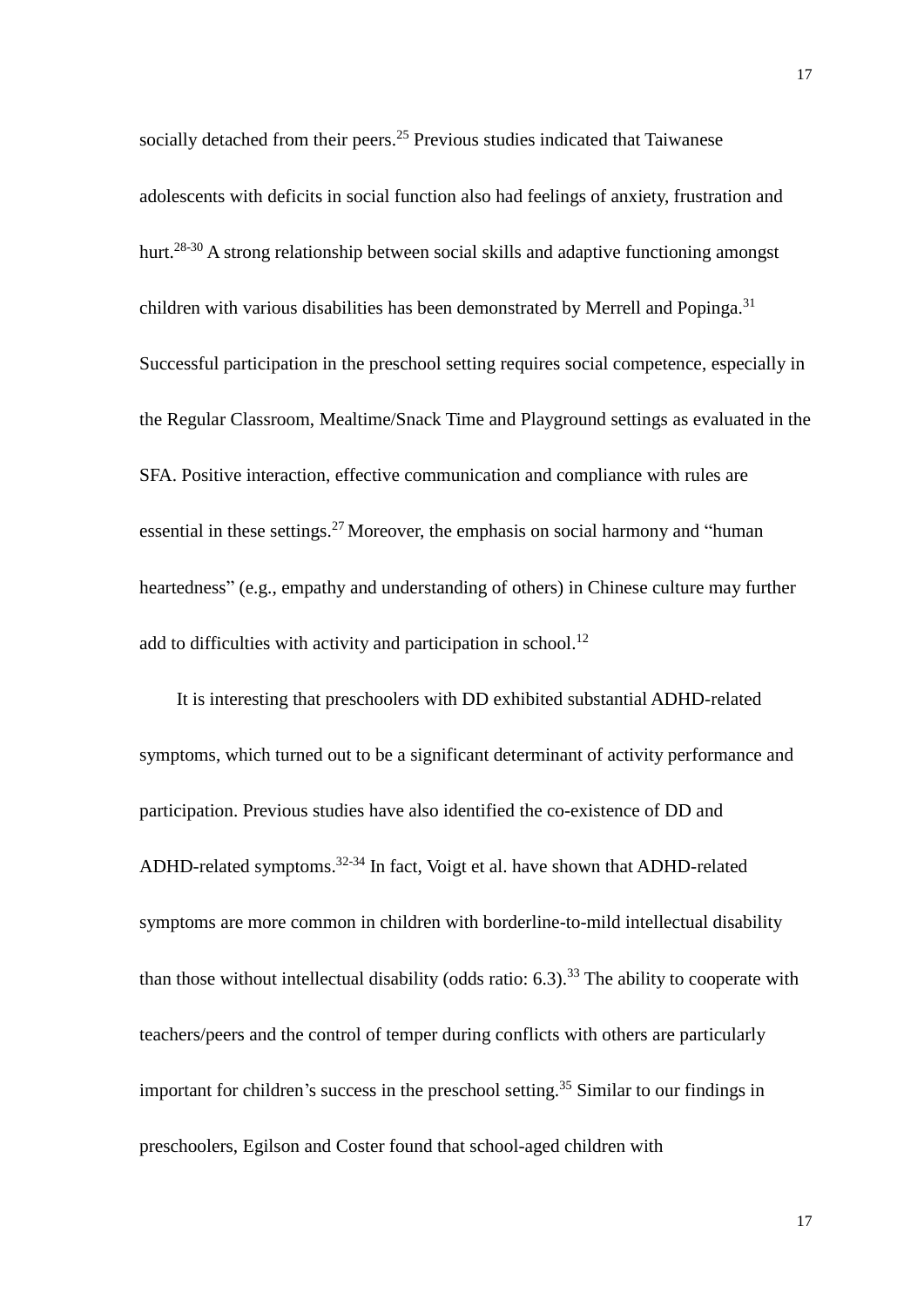cognitive/behavioral disorders have particularly pronounced deficits in the Regular Classroom and Playground settings. <sup>9</sup> This is probably due to the fact that these two school settings require a high level of positive interaction and behavioral regulation.<sup>27</sup>

It is intriguing that none of the various contextual factors examined were independently associated with activity and participation. This is in contrast with previous studies, which show that factors such as age, family income, and school environment are related to school participation.<sup>36-38</sup> The homogeneity of the physical setting and participant characteristics may partly explain the discrepancies in results. The design of the physical setting and the availability of various support services at the integrated KG-cum-CCCs are stipulated by the government, and are thus quite similar across the different centers. Additionally, participants are from a highly selected group, with limited variance in age (60-71 months).

### **Limitations**

The study has several limitations. First, our sample only included preschool children at the integrated KG-cum-CCCs. The findings may not be generalizable to non-integrated preschools. Second, our regression models accounted for only 35-37% of the variance in activity and participation. Other factors that may potentially affect activity and participation were not measured (e.g., autonomy, locus of control, teacher and peer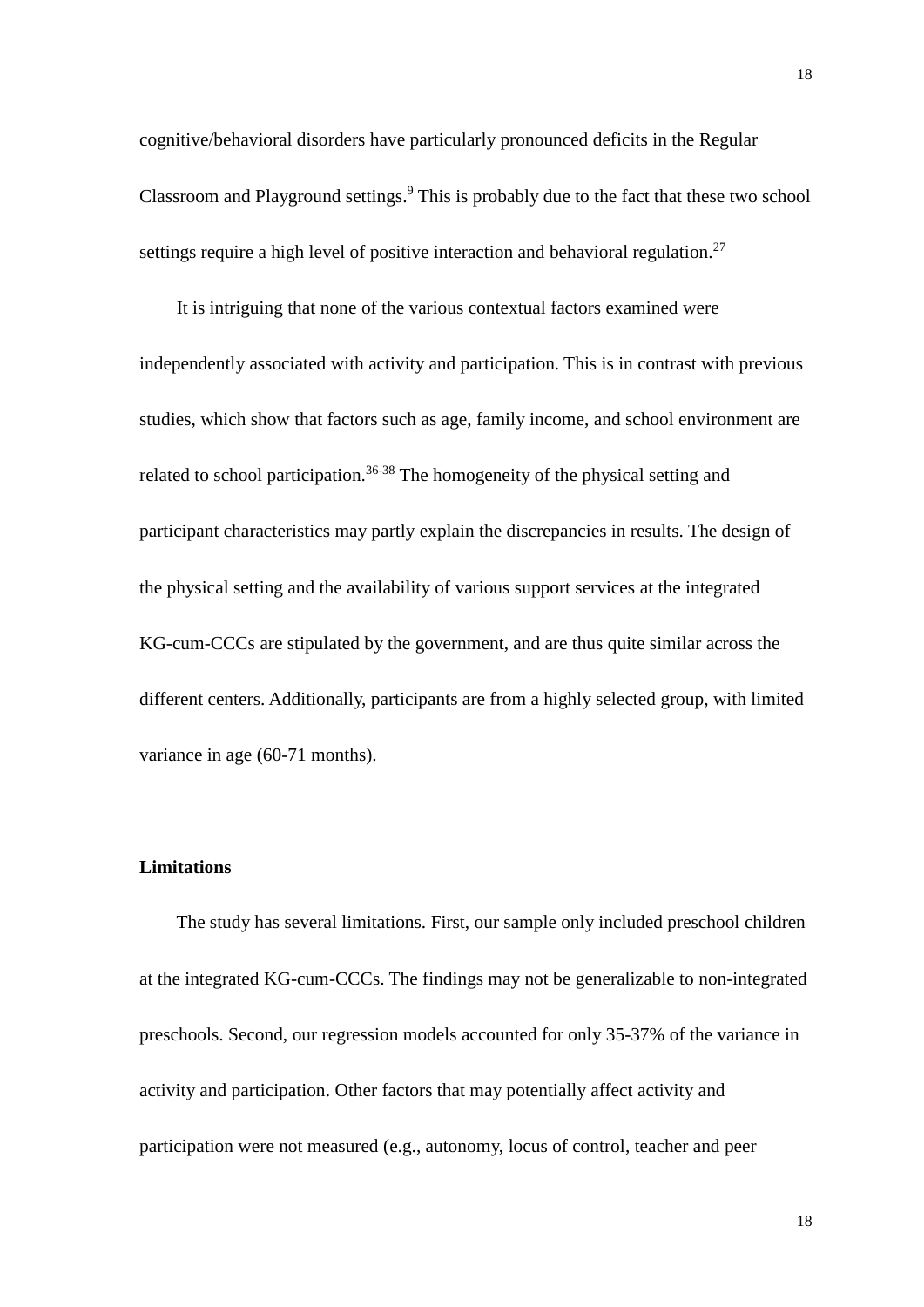acceptance).39-40

In summary, our results showed that activity performance and school participation were suboptimal in children with DD and were independently associated with deficits in motor proficiency, social skills, and ADHD-related symptoms. More experimental studies are required to test the feasibility and efficacy of intervention programs in enhancing activity and participation in preschoolers with DD.

## **Conclusion**

Children with DD have significantly poorer activity participation than their typically-developing counterparts. Deficits in social and motor functioning, and attention-deficit hyperactivity disorder-related symptoms, are important determinants of activity and participation in preschoolers with DD. Interventions may consider targeting these specific areas to enhance activity and participation amongst these children.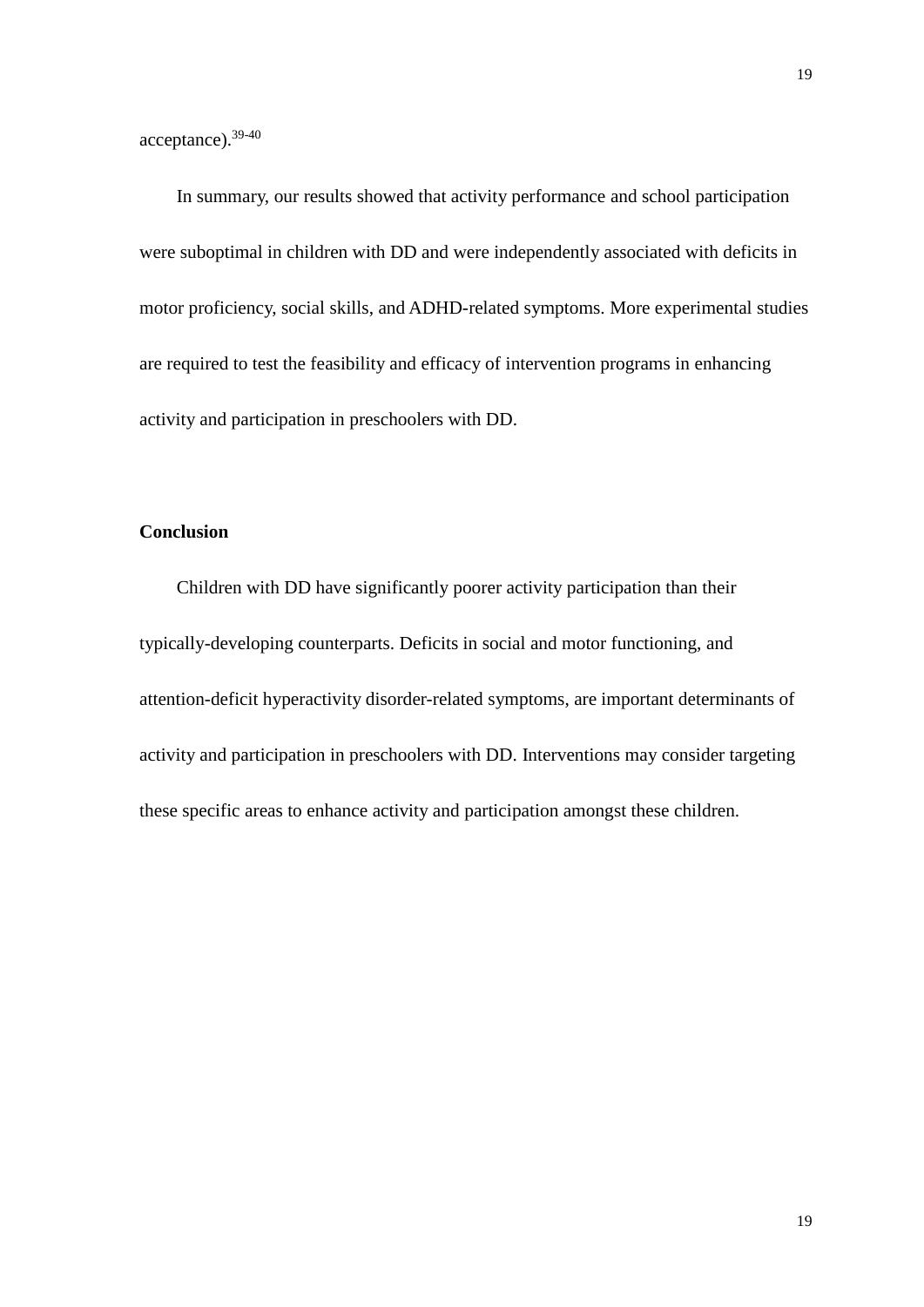#### **REFERENCES**

- 1. **Petersen MC**, Kube DA, Palmer FB. Classification of developmental delays. *Semin Pediatr Neurol* 1998;**5**:2*–*14.
- 2. **World Health Organization**. *International Classification of Functioning, Disability and Health (ICF)*. Geneva; 2001. See

http:/[/www.disabilitaincifre.it/documenti/ICF\\_18.pdf](http://www.disabilitaincifre.it/documenti/ICF_18.pdf) (assessed 17 July 2007)

- 3. **Mihaylov SI**, Jarvis SN, Colver AF, *et al*. Identification and description of environmental factors that influence participation of children with cerebral palsy. *Dev Med Child Neurol* 2004;**46**:299–304.
- 4. **Schenker R**, Coster WJ, Parush S. Neuroimpairments, activity performance, and participation in children with cerebral palsy mainstreamed in elementary schools. *Dev Med Child Neurol* 2005;**47**:808–14.
- 5. **Battaglia M**, Russo E, Bolla A, *et al*. International classification of functioning, disability and health in a cohort of children with cognitive, motor, and complex disabilities. *Dev Med Child Neurol* 2004;**46**:98–106.
- 6. **Law M**, Finkelman S, Hurley P, *et al*. Participation of children with physical disabilities: relationship with diagnosis, physical function, and demographic variables. *Scand J Occup Ther* 2004;**11**:156–62.
- 7. **Schenker R**, Coster W, Parush S. Participation and activity performance of students with cerebral palsy within the school environment. *Disabil Rehabil* 2005;**27**:539–52.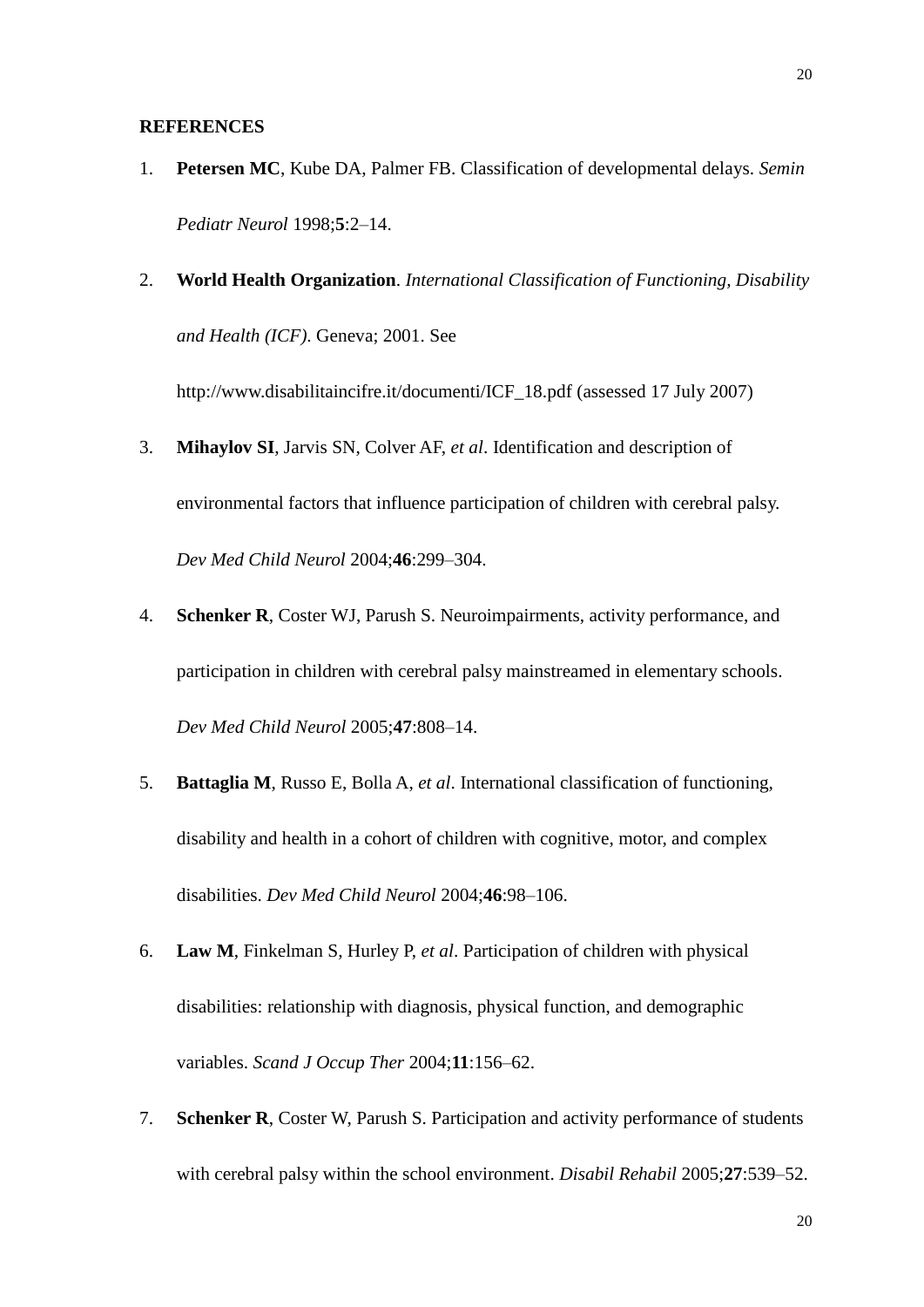- 8. **Eriksson L**, Welander J, Granlund M. Participation in everyday school activities for children with and without disabilities. *J Dev Phys Disabil* 2007;**19**:485–502.
- 9. **Egilson ST**, Coster WJ. School Function Assessment: performance of Icelandic students with special needs. *Scand J Occup Ther* 2004;**11**:163–70.
- 10. **Wong DKP**. Struggling in the mainstream: the case of Hong Kong. *Int J Disabil Dev Educ* 2002;**49**:79–94.
- 11. **Opertti R**, Belalcazar C. Trends in inclusive education at regional and interregional levels: issues and challenges. *Prospects* 2008;**38**:113–35.
- 12. **Phillipson SN**. *Learning diversity in the Chinese Classroom: contexts and practice for students with special needs.* Hong Kong, China: Hong Kong University Press 2007.
- 13. **Griffith R**. *The Abilities of Young Children*. Hong Kong: The Test Agency Limited; 1984.
- 14. Rajkmar AP, Yovan S, Raveendran A, et al. Can only intelligent children do mind reading: The relationship between intelligence and theory of mind in 8 to 11 years old. *Bev Brain Funct* 2008;4:51.
- 15. Hong Kong Christian Service. *A report on a study on the adaptive behaviours of disabled children in integrated child care centres*. Hong Kong: Hong Kong Christian Service, 1991.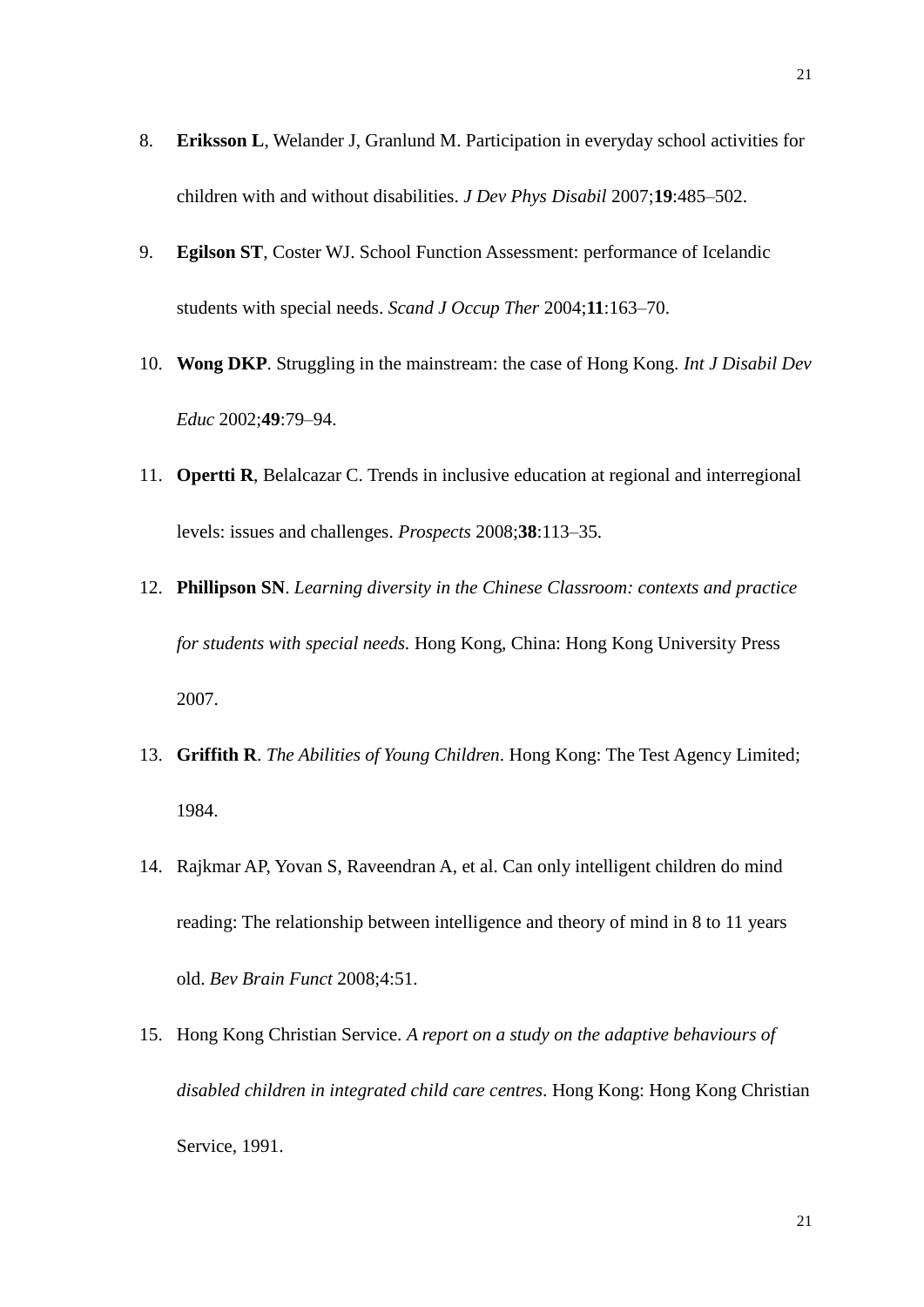- 16. Squires JK, Potter L, Bricker D, et al. Parent-completed developmental questionnaires: Effectiveness with low and middle income parents. *Early Child Res Q* 1998;13:345–54.
- 17. Hwang JH, Davis PL, Taylor MP, et al. Validation of School Function Assessment with elementary school children. *Occup Ther J Res* 2002;22:48–58.
- 18. Portney LG, Watkins MP. *Foundations of clinical research: Applications to practice* (3rd ed.). Upper Saddle River, NJ: Pearson/Prentice Hall, 2009.
- 19. Liss M, Harel B, Fein D, et al. Predictors and correlates of adaptive functioning in children with developmental disorders. *J Autism Dev Disord* 2001;31:219–30.
- 20. CanChild Centre for Childhood Disability Research. *Outcome Measures Rating Form*. Ontario, Canada; 2004. See [canchild.icreate3.esolutionsgroup.ca/en/canchildresources/resources/measrate.pdf](http://canchild.icreate3.esolutionsgroup.ca/en/canchildresources/resources/measrate.pdf) (assessed 3 Aug 2009).
- 21. **Wu WT**, Chang CF, Lu TH, *et al*. *Vineland Adaptive Behavior Scales – Classroom Edition manual (Chinese Version)*. Taipei: Psychological Publishing Co. 2004.
- 22. **Hwang JL**. *School Function Assessment (Chinese Version).* Taipei: Chinese Behavioral Science Corporation 2008.
- 23. **Lee YC**, Jung SS. *Kindergarten Sensory Integration Checklist*. Taipei: Psychological Publishing Co. 1996.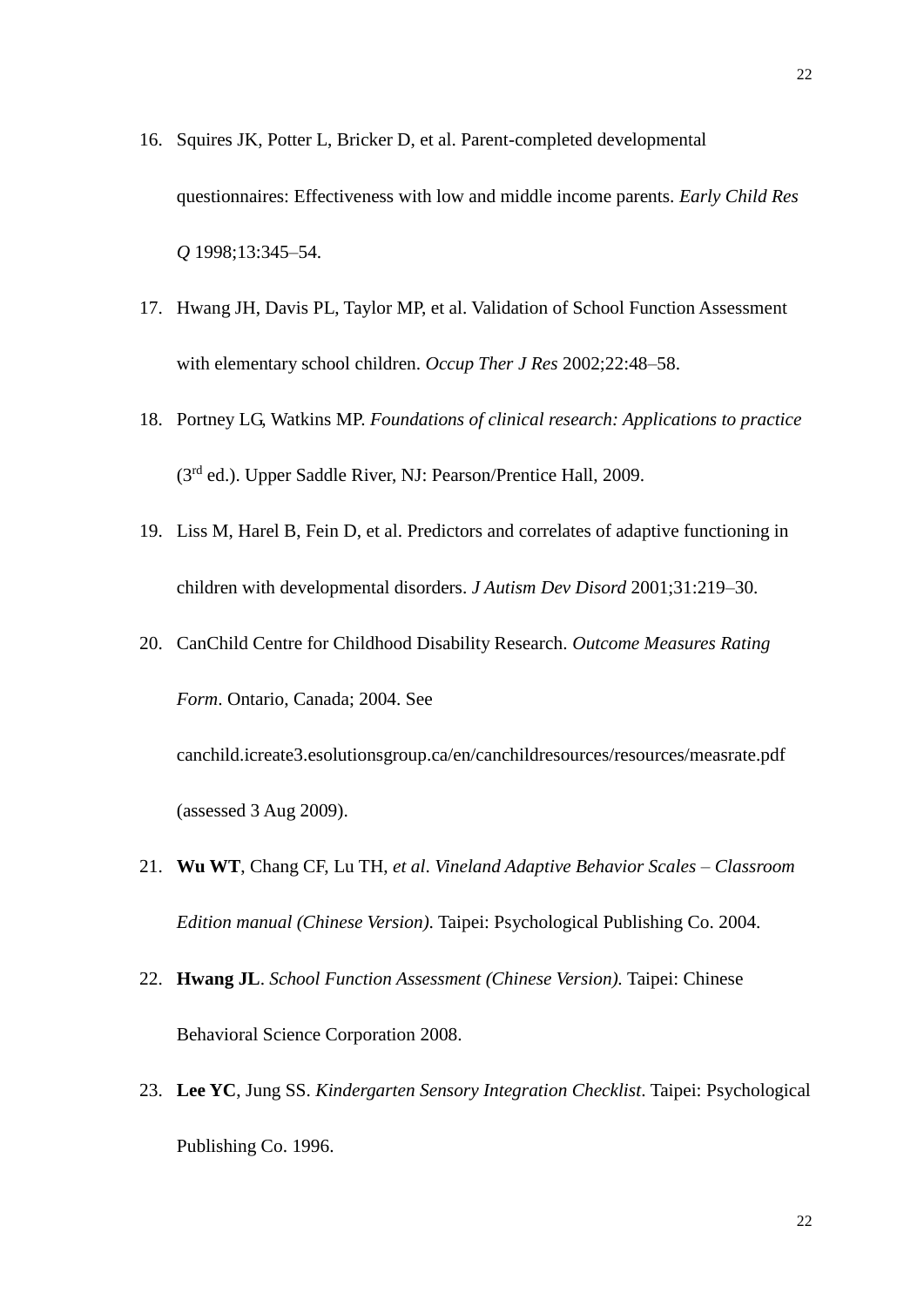- 24. **Bruininks RH**. *Bruininks-Oseretsky Test of Motor Proficiency: examiner's manual.* Circle Pines, MN: American Guidance Service 1978.
- 25. **Conners CK**. *Conners's Rating Scales – Revised: technical manual.* Toronto, ON: Multi-Health Systems 1997.
- 26. **Coster W**, Deeney T, Haltiwanger J, *et al*. *School Function Assessment*. San Antonio, TX: The Psychological Corporation 1998.
- 27. **Mancini MC**, Coster WJ. Functional predictors of school participation by children with disabilities. *Occup Ther Int* 2004;**11**:12–25.
- 28. **Kuo PH**, Lin CCH, Yang HJ, *et al*. A twin study of competence and behavioural/emotional problems among adolescents in Taiwan. *Behav Genet* 2004;**34**:63–74.
- 29. **Yang HJ**, Chen WJ, Soong WT. Rates and patterns of comorbidity of adolescent behavioral syndromes as reported by parents and teachers in a Taiwanese non-referred sample. *J Am Acad Child Adolesc Psychiatry* 2001;**40**:1045–52.
- 30. **Yang HJ**, Soong, WT , Chiang, CN, *et al*. Competence and behavioral/emotional problems among Taiwanese adolescents as reported by parents and teachers. *J Am Acad Child Adolesc Psychiatry* 2000;**39**:232–9.
- 31. **Merrell KW**, Popinga MR. The alliance of adaptive behavior and social competence: an examination of relationships between the Scales of Independent Behavior and the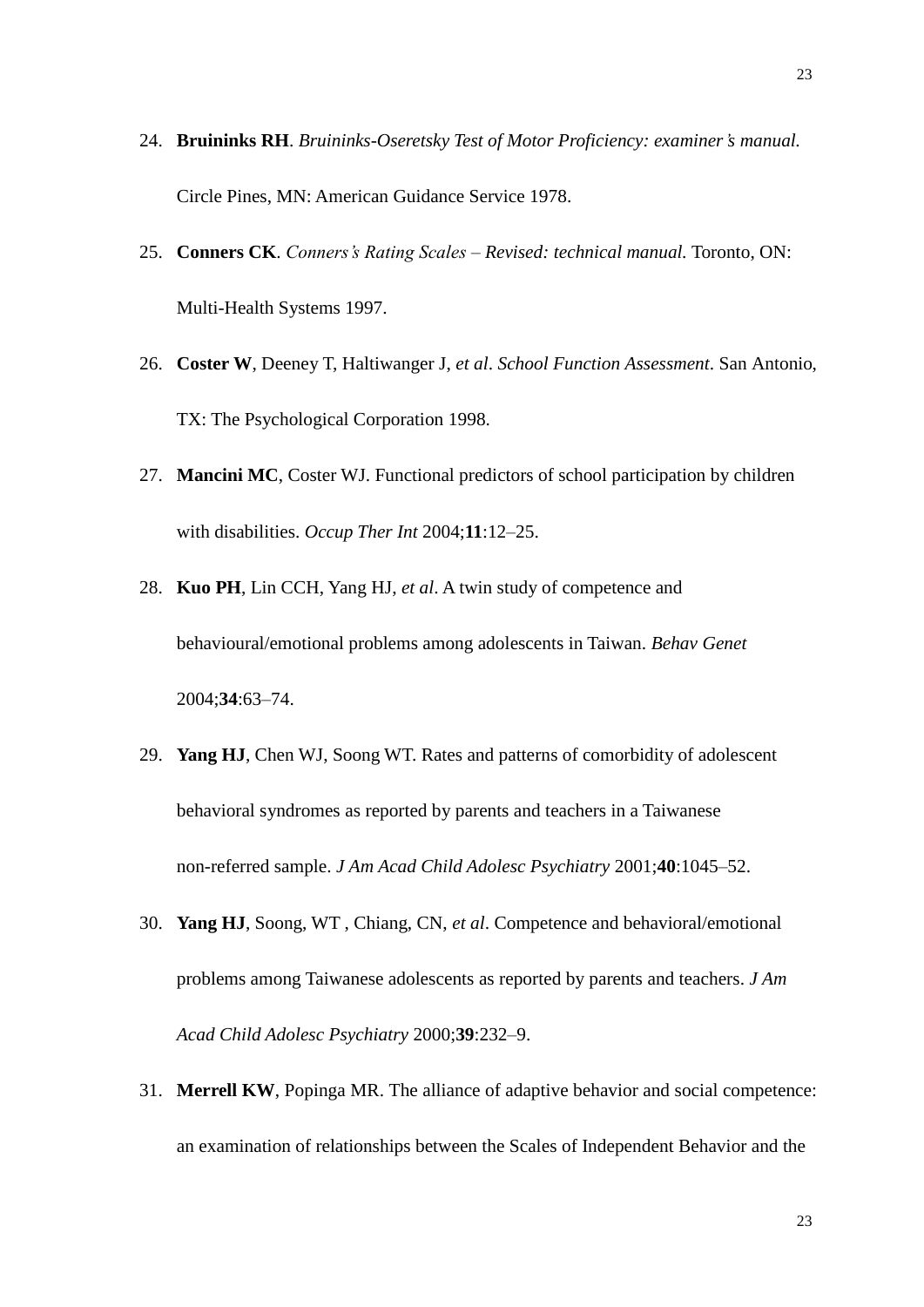Social Skills Rating System. *Res Dev Disabil* 1994;**15**:39–47.

- 32. **Dekker MC**, Koot HM. DSM-IV disorders in children with borderline to moderate intellectual disability. I: prevalence and impact. *J Am Acad Child Adolesc Psychiatry* 2003;**42**:915–22.
- 33. **Voigt RG**, Barbaresi WJ, Colligan RC, et al. Developmental dissociation, deviance, and delay: occurrence of attention-deficit-hyperactivity disorder in individuals with and without borderline-to-mild intellectual disability. *Dev Med Child Neurol* 2006;**48**:831–5.
- 34. **Yochman A**, Ornoy A, Parush S. Co-occurrence of developmental delays among preschool children with attention-deficit-hyperactivity disorder. *Dev Med Child Neurol* 2006;**48**:483–8.
- 35. **Lane KL**, Stanton-Chapman T, Jamison KR, *et al*. Teacher and parent expectations of preschoolers' behavior: social skills necessary for success. *Top Early Child Spec Educ* 2007;**27**:86–97.
- 36. **Simeonsson R**, Carlson D, Huntington GS, *et al*. Students with disabilities: a national survey of participation in school activities. *Disabil Rehabil* 2001;**23**:49–63.
- 37. **Law M**, King G, Kertoy M, *et al*. Patterns of participation in recreational and leisure activities among children with complex physical disabilities. *Dev Med Child Neurol* 2006;**48**:337–342.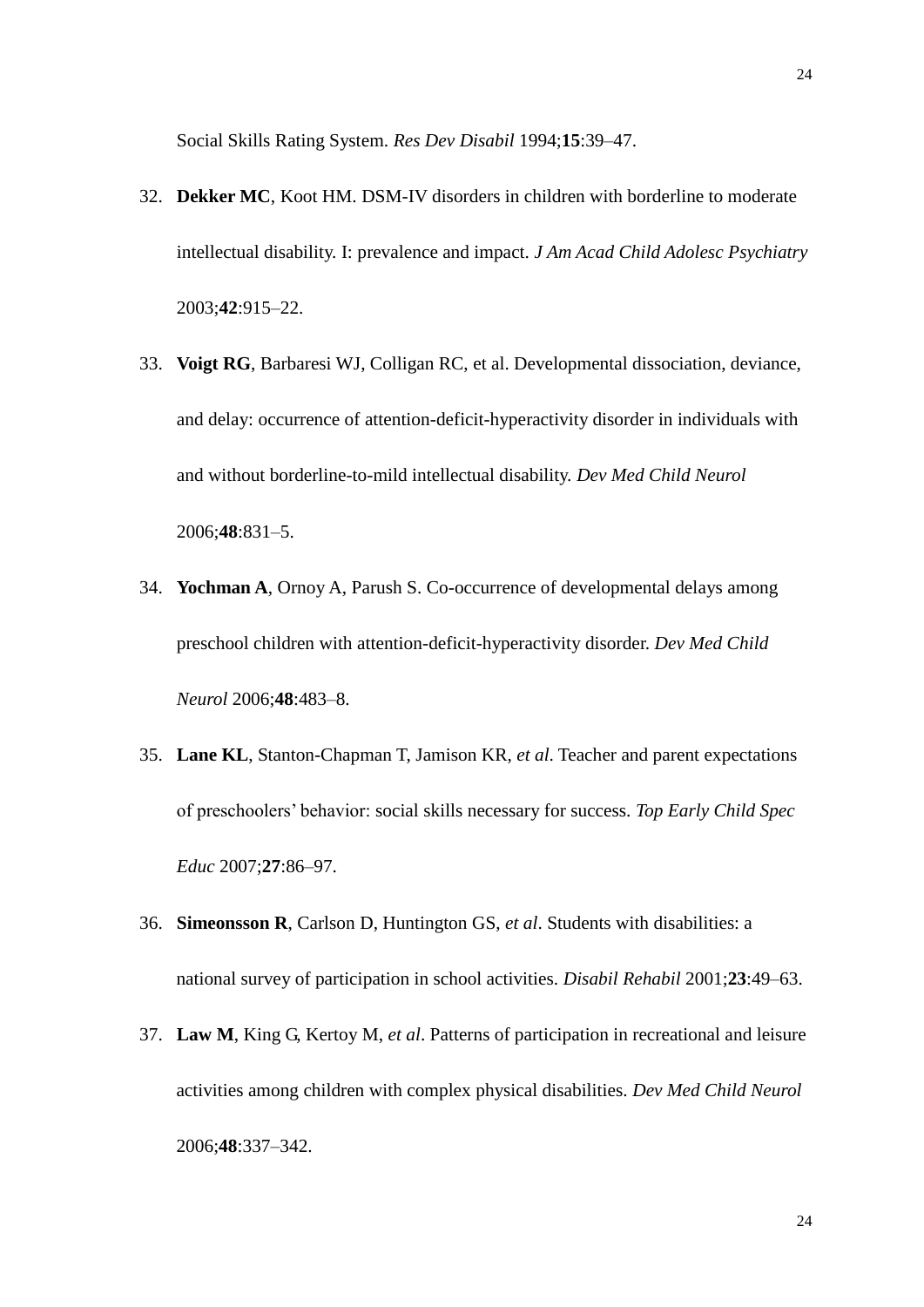- 38. **Eriksson L**. [The relationship between school environment and participation for](http://www.ncbi.nlm.nih.gov/pubmed/16089253?itool=EntrezSystem2.PEntrez.Pubmed.Pubmed_ResultsPanel.Pubmed_RVDocSum&ordinalpos=4)  [students with disabilities.](http://www.ncbi.nlm.nih.gov/pubmed/16089253?itool=EntrezSystem2.PEntrez.Pubmed.Pubmed_ResultsPanel.Pubmed_RVDocSum&ordinalpos=4) *Pediatr Rehabil* 2005;**8**:130-9.
- 39. **Almqvist L**, Granlund M. Participation in school environment of children and youth with disabilities: a person-oriented approach. *Scand J Psychol* 2005;**46**:305–14.
- 40. **Eriksson L**, Granlund M. Perceived participation: a comparison of students with disabilities and students without disabilities. *Scand J Disabil Res* 2004;**6**:206–24.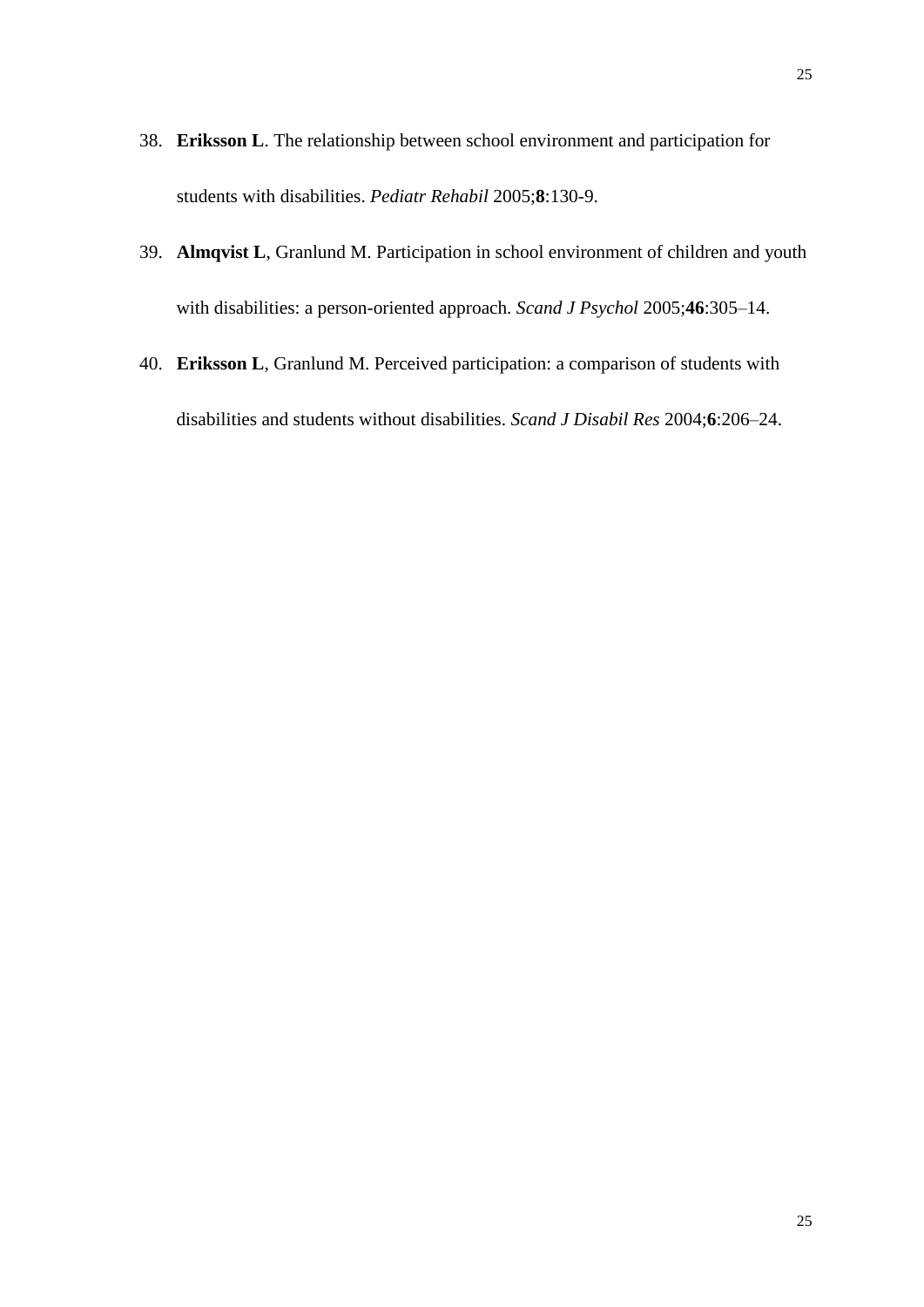|                                                                                      | <b>DD</b><br>$(n = 54)$ | <b>Controls</b><br>$(n = 54)$ |  |
|--------------------------------------------------------------------------------------|-------------------------|-------------------------------|--|
| Mean age (SD), months                                                                | 66(3.9)                 | 65(3.9)                       |  |
| Gender, n                                                                            |                         |                               |  |
| Boys/girls                                                                           | 37/17                   | 34/20                         |  |
| Comorbidity                                                                          |                         |                               |  |
| Epilepsy                                                                             | 1                       | $\Omega$                      |  |
| Allergy                                                                              | 1                       | $\Omega$                      |  |
| Eczema                                                                               | $\overline{2}$          | $\theta$                      |  |
| Glucose-6-phosphate dehydrogenase deficiency                                         | $\overline{2}$          | 1                             |  |
| <b>Father's Education Level, n</b>                                                   |                         |                               |  |
| Secondary or below/Post-secondary                                                    | 42/12                   | 46/8                          |  |
| <b>Mother's Education Level, n</b>                                                   |                         |                               |  |
| Secondary or below/Post-secondary                                                    | 45/9                    | 46/8                          |  |
| <b>Household Monthly Income, n</b>                                                   |                         |                               |  |
| <hk\$30,000 td="" ≥hk\$30,000<=""><td>40/14</td><td>43/11</td><td></td></hk\$30,000> | 40/14                   | 43/11                         |  |
| Siblings, n                                                                          |                         |                               |  |
| No/Yes                                                                               | 22/32                   | 26/28                         |  |

# **Table 1. Comparison of contextual factors**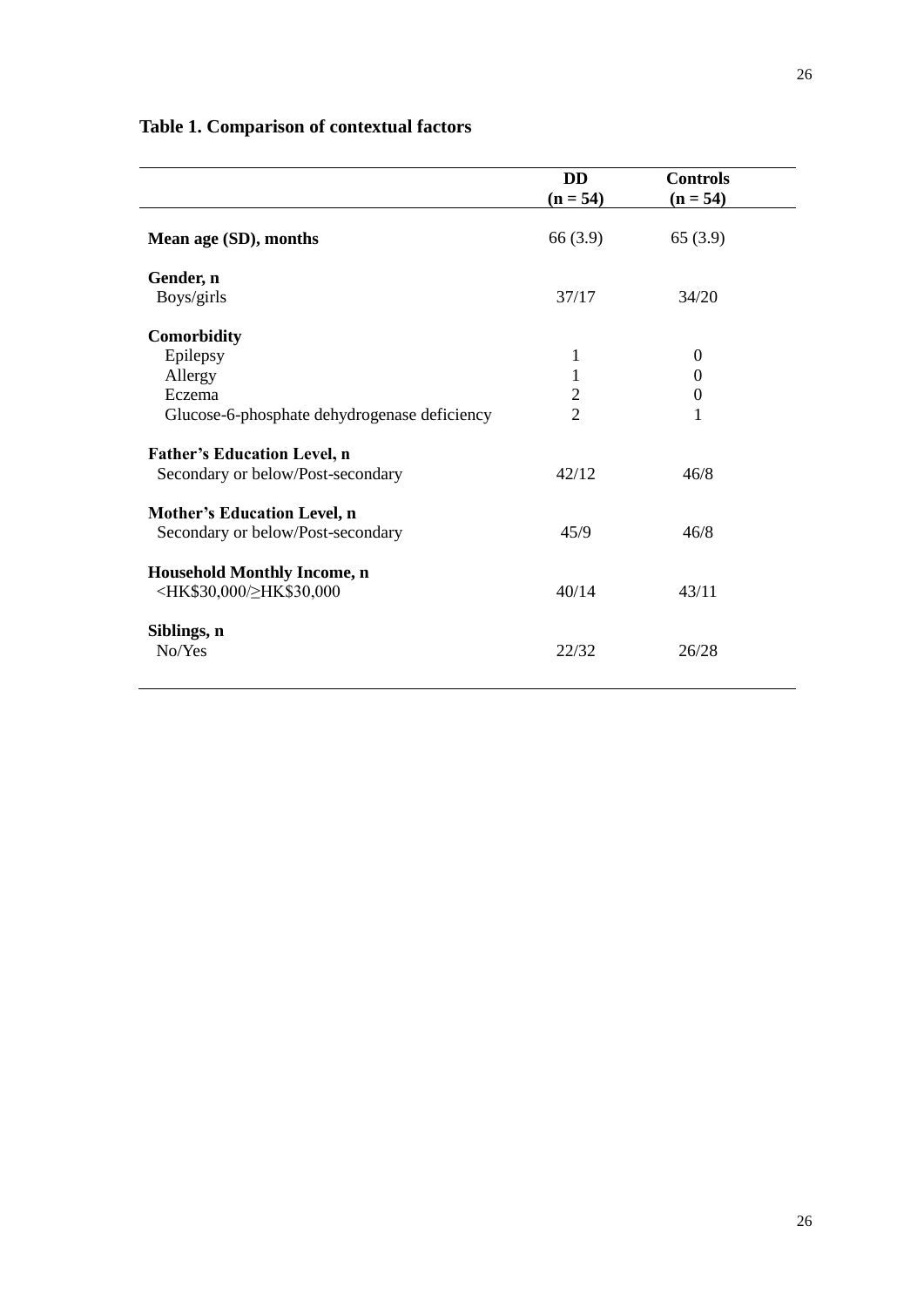| <b>Variable</b>                                            | <b>DD</b><br>$(n = 54)$ | <b>Controls</b><br>$(n = 54)$ |
|------------------------------------------------------------|-------------------------|-------------------------------|
|                                                            |                         | 314.4 (46.9)                  |
| VABS Composite (Activity performance)**<br>Communication** | 251.3 (55.5)            |                               |
|                                                            | 68.6 (16.9)             | 85.8 (13.4)                   |
| Daily Living Skills**                                      | 86.7(22.1)              | 109.2(20.3)                   |
| Socialization**                                            | 48.3(16.5)              | 68.3(15.1)                    |
| Motor*                                                     | 47.7(6.8)               | 51.1(4.8)                     |
| <b>SFA</b> (Participation)**                               | 25.1(4.7)               | 28.9(3.9)                     |
| Regular Classroom**                                        | 4(0.9)                  | 4.7(0.8)                      |
| Playground/Recess**                                        | 4.2(1)                  | 5(0.9)                        |
| Transportation**                                           | 4.1(1.1)                | 4.8(0.8)                      |
| Transitions*                                               | 4.3(1)                  | 4.7(0.9)                      |
| Bathroom/Toileting*                                        | 4.3(1)                  | 4.9(0.8)                      |
| Mealtime/Snack Time*                                       | 4.3(1.1)                | 4.7(1)                        |
| KSIC: Total (Sensory functioning)**                        | 104.3 (29.8)            | 83.3 (18.3)                   |
| Vestibular-Bilateral Disorder**                            | 23.5(6.9)               | 18.1 (4.9)                    |
| Tactile Defensiveness*                                     | 38.4 (10.9)             | 33.6(8.2)                     |
| Developmental Dyspraxia**                                  | 17.5(6.4)               | 13.1(3.9)                     |
| Visual Perception Disorder**                               | 9.4(3.3)                | 6.3(2.2)                      |
| Gravitational Insecurity*                                  | 15.5(6.7)               | 12.4(4.2)                     |
| <b>BOTMP: Total</b> (Motor proficiency)**                  | 59.6 (17.6)             | 79.5 (15.5)                   |
| Gross Motor**                                              | 25.2(9.1)               | 34.7(8.4)                     |
| Upper-Limb Coordination**                                  | 4.5(2.9)                | 7.4(3.4)                      |
| Fine Motor**                                               | 29.8(8.4)               | 37.4(7.6)                     |
| <b>CTRS</b> (Mental functioning)                           |                         |                               |
| Oppositional*                                              | 5.3(3.8)                | 3.7(3.5)                      |
| Cognitive Problems/Inattention**                           | 10.5(5.8)               | 6(4.7)                        |
| Hyperactivity                                              | 6.5(4.8)                | 4.8(4.7)                      |
| Anxious-Shy*                                               | 7.6(3.8)                | 5.4(3.3)                      |
| Perfectionism                                              | 5.1(2.3)                | 5.6(2.6)                      |
| Social Problems**                                          | 5.7(3.7)                | 1.6(2.7)                      |
| DSM-IV Index*                                              | 23.3(10.5)              | 16.4(10.8)                    |

**Table 2. Comparisons of body impairments, activity and participation**

VABS=Vineland Adaptive Behavioral Scales; SFA= School Function Assessment; KSIC=Kindergarten Sensory Integration Checklist; BOTMP= Bruininks-Oseretsky Test of Motor Proficiency; CTRS=Conners' Teacher Rating Scale Mean (SD) presented.

\*\*p  $< 0.001$ 

 $*_{p<} 0.05$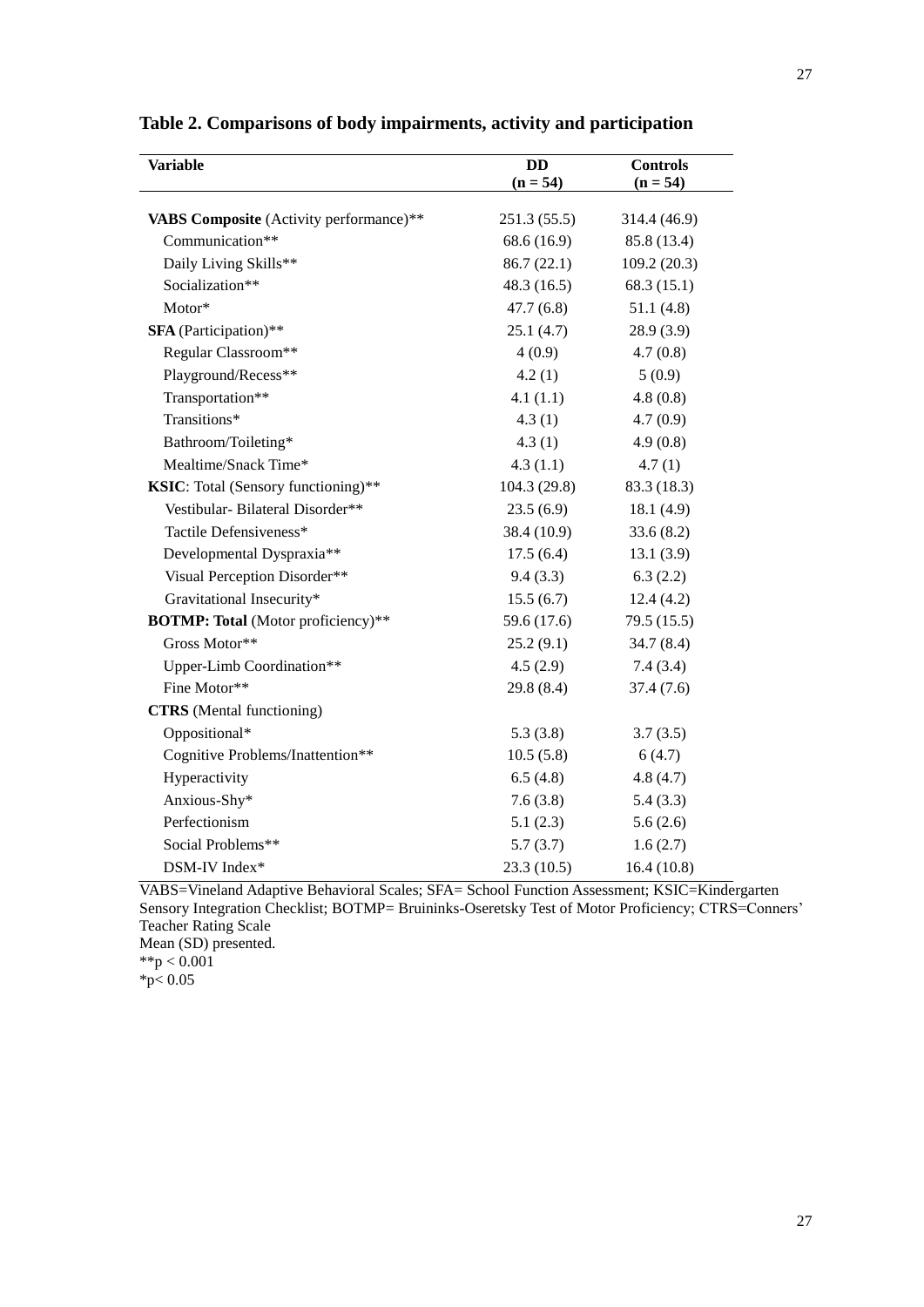| Variables                         | <b>VABS</b> | <b>SFA</b> |
|-----------------------------------|-------------|------------|
| <b>Body functions</b>             |             |            |
| <b>KSIC</b> (Sensory functioning) | $-0.121$    | $-0.305*$  |
| <b>BOTMP</b> (Motor proficiency)  | $0.472**$   | $0.434*$   |
| <b>CTRS</b> (Mental functioning)  |             |            |
| Oppositional                      | 0.034       | $-0.206$   |
| Cognitive Problems/Inattention    | $-0.469**$  | $-0.320*$  |
| Hyperactivity                     | $-0.433*$   | $-0.473**$ |
| Anxious-Shy                       | 0.219       | 0.145      |
| Perfectionism                     | 0.232       | 0.059      |
| Social Problems                   | $-0.474**$  | $-0.465**$ |
| <b>DSM-IV Index</b>               | $-0.540**$  | $-0.507**$ |
| <b>Contextual Factors</b>         |             |            |
| Age                               | 0.264       | 0.070      |
| Gender                            | 0.114       | 0.143      |
| Father's education level          | $-0.021$    | 0.000      |
| Mother's education level          | 0.120       | 0.058      |
| Household monthly income          | 0.146       | 0.037      |
| Siblings                          | 0.047       | 0.019      |

**Table 3. Correlations with activity performance and school participation in children**  with DD  $(n = 54)$ 

VABS=Vineland Adaptive Behavioral Scales; SFA= School Function Assessment; KSIC=Kindergarten Sensory Integration Checklist; BOTMP= Bruininks-Oseretsky Test of Motor Proficiency; CTRS=Conners' Teacher Rating Scale \*\*p<0.001

 $*_{p}$  < 0.05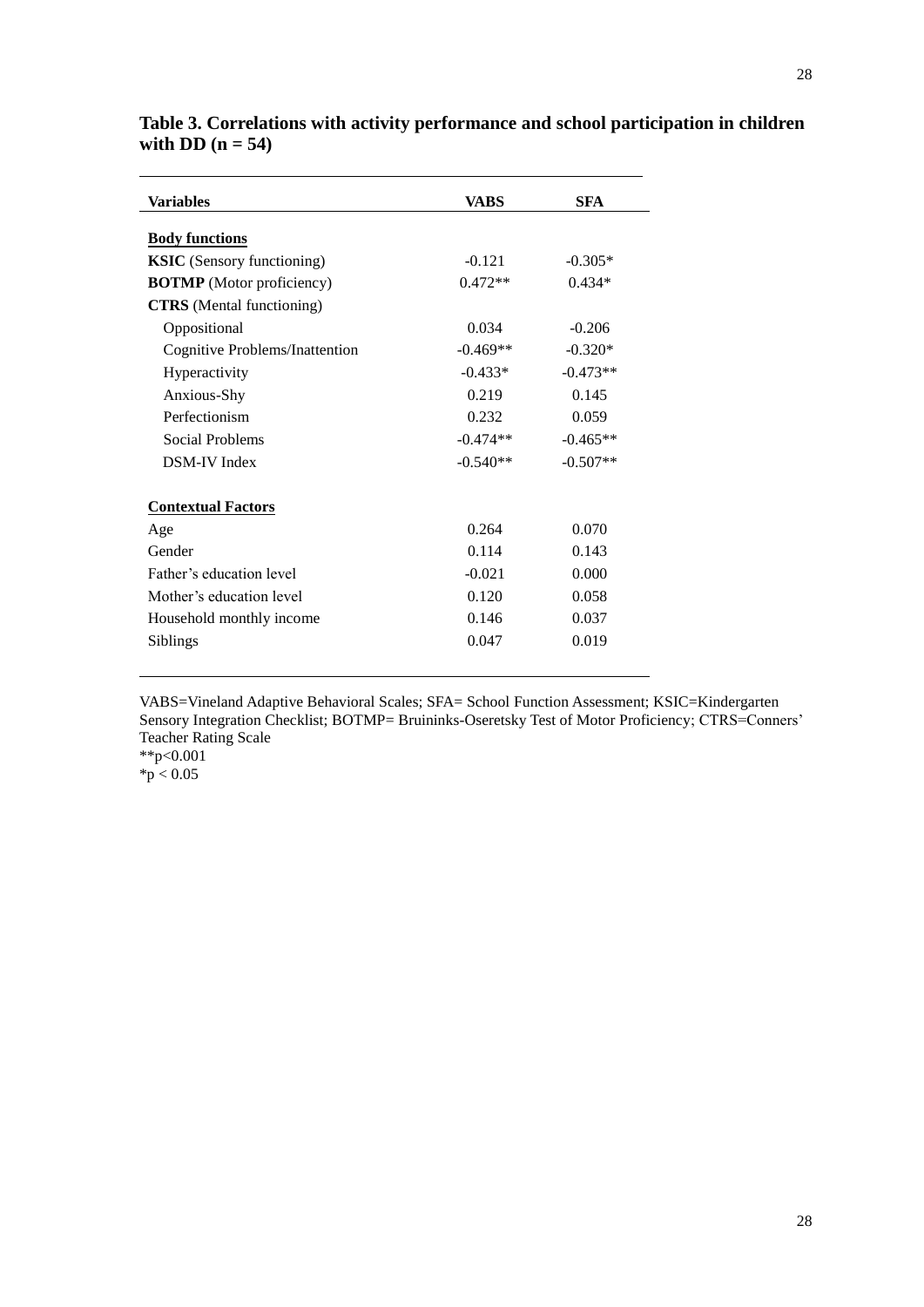| <b>Predictors</b>                                           | B        | 95%CI            | β        | p<br>for each<br>predictor |
|-------------------------------------------------------------|----------|------------------|----------|----------------------------|
| $F(2,51)=14.800, p<0.001, R^2=0.367$<br><b>Model 1</b>      |          |                  |          |                            |
| BOTMP: Total (motor proficiency)                            | 1.219    | 0.497, 1.941     | 0.387    | $0.001*$                   |
| Social Problems                                             | $-5.912$ | $-9.394, -2.430$ | $-0.389$ | $0.001*$                   |
| Model 2 $F(2,51)=14,680, p<0.001, R^2=0.365$                |          |                  |          |                            |
| BOTMP: Total (motor proficiency)                            | 0.940    | 0.163, 1.717     | 0.298    | $0.019*$                   |
| DSM-IV Index                                                | $-2.194$ | $-3.497, -0.891$ | $-0.415$ | $0.001*$                   |
| <b>BOTMP= Bruininks-Oseretsky Test of Motor Proficiency</b> |          |                  |          |                            |

# **Table 4. Regression analyses for predicting Vineland Adaptive Behavioral Scale (VABS) Score**

B=unstandardized regression coefficient CI=confidence interval

β=standardized regression coefficient

 $*p<0.05$